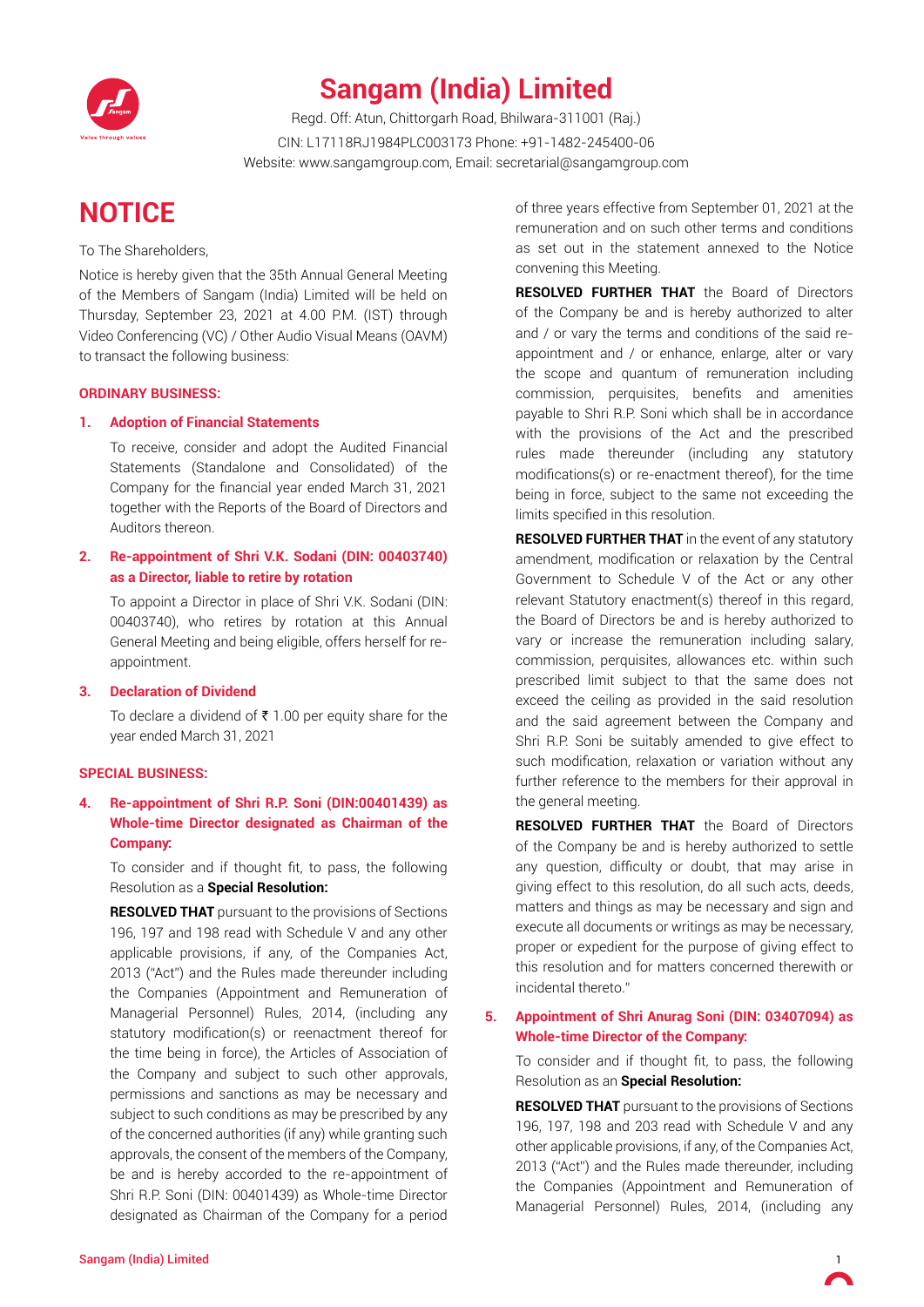

statutory modification(s) or reenactment thereof for the time being in force), the Articles of Association of the Company and subject to such other approvals, permissions and sanctions as may be necessary and subject to such conditions as may be prescribed by any of the concerned authorities (if any) while granting such approvals, the approval of the members of the Company, be and is hereby accorded to the appointment of Shri Anurag Soni (DIN: 03407094) who was appointed as an Additional Director of the Company by the Board of Directors with effect from January 21, 2021, in terms of Section 161(1) of the Act and Article of the Articles of Association of the Company and whose term of office expires at the Annual General Meeting and in respect of whom the Company has received a notice in writing from a member proposing his candidature for the office of Director, be and is hereby appointed as Whole-time Director of the Company for a period of three years effective from January 21, 2021 at the remuneration and on such other terms and conditions as set out in the statement annexed to the Notice convening this Meeting.

**RESOLVED FURTHER THAT** the Board of Directors of the Company be and is hereby authorized to alter and/ or vary the terms and conditions of the said reappointment and / or enhance, enlarge, alter or vary the scope and quantum of remuneration including commission, perquisites, benefits and amenities payable to Shri Anurag Soni which shall be in accordance with the provisions of the Act and the prescribed rules made thereunder (including any statutory modifications(s) or re-enactment thereof), for the time being in force, subject to the same not exceeding the limits specified in this resolution.

**RESOLVED FURTHER THAT** in the event of any statutory amendment, modification or relaxation by the Central Government to Schedule V of the Act or any other relevant Statutory enactment(s) thereof in this regard, the Board of Directors be and is hereby authorized to vary or increase the remuneration including salary, commission, perquisites, allowances etc. within such prescribed limit subject to that the same does not exceed the ceiling as provided in the said resolution and the said agreement between the Company and Shri Anurag Soni be suitably amended to give effect to such modification, relaxation or variation without any further reference to the members for their approval in the general meeting.

**RESOLVED FURTHER THAT** the Board of Directors of the Company be and is hereby authorized to settle any question, difficulty or doubt, that may arise in giving effect to this resolution, do all such acts, deeds,

matters and things as may be necessary and sign and execute all documents or writings as may be necessary, proper or expedient for the purpose of giving effect to this resolution and for matters concerned therewith or incidental thereto."

**6. Appointment of Shri Yaduvendra Mathur (DIN: 00307650) as an Independent Director:**

To consider and if thought fit, to pass, the following Resolution as an **Ordinary Resolution:**

**"RESOLVED THAT** pursuant to the provisions of Sections 149, 150 and 152 and any other applicable provisions of the Companies Act, 2013 ("Act") and the Companies (Appointment and Qualification of Directors) Rules, 2014 read with Schedule IV to the Act and applicable provisions of the SEBI (Listing Obligations and Disclosure Requirements) Regulations, 2015, (including any statutory modification(s) or re-enactment thereof for the time being in force), Shri Yaduvendra Mathur (DIN: 00307650), who was appointed as an Additional Director of the Company by the Board of Directors with effect from January 21, 2021, in terms of Section 161(1) of the Act and Articles of Association of the Company and whose term of office expires at the Annual General Meeting and in respect of whom the Company has received a notice in writing from a member proposing his candidature for the office of Director, be and is hereby appointed as an Non-executive Independent Director of the Company to hold office for a period of five consecutive years commencing from January 21, 2021 and who shall not be liable to retire by rotation.

**RESOLVED FURTHER THAT** the Board of Directors of the Company be and is hereby authorized to settle any question, difficulty or doubt, that may arise in giving effect to this resolution, do all such acts, deeds, matters and things as may be necessary and sign and execute all documents or writings as may be necessary, proper or expedient for the purpose of giving effect to this resolution and for matters concerned therewith or incidental thereto."

#### **7. To ratify the Remuneration of the Cost Auditors for the Financial Year 2021-22:**

To consider and if thought fit, to pass, the following Resolution as an **Ordinary Resolution:**

**"RESOLVED THAT** pursuant to the provisions of Section148 and other applicable provisions, if any, of the Companies Act, 2013 and the Companies (Audit and Auditors) Rules, 2014 read with Companies (Cost Records and Audit) Rules, 2014 (including any statutory modification(s) or re-enactment thereof for the time

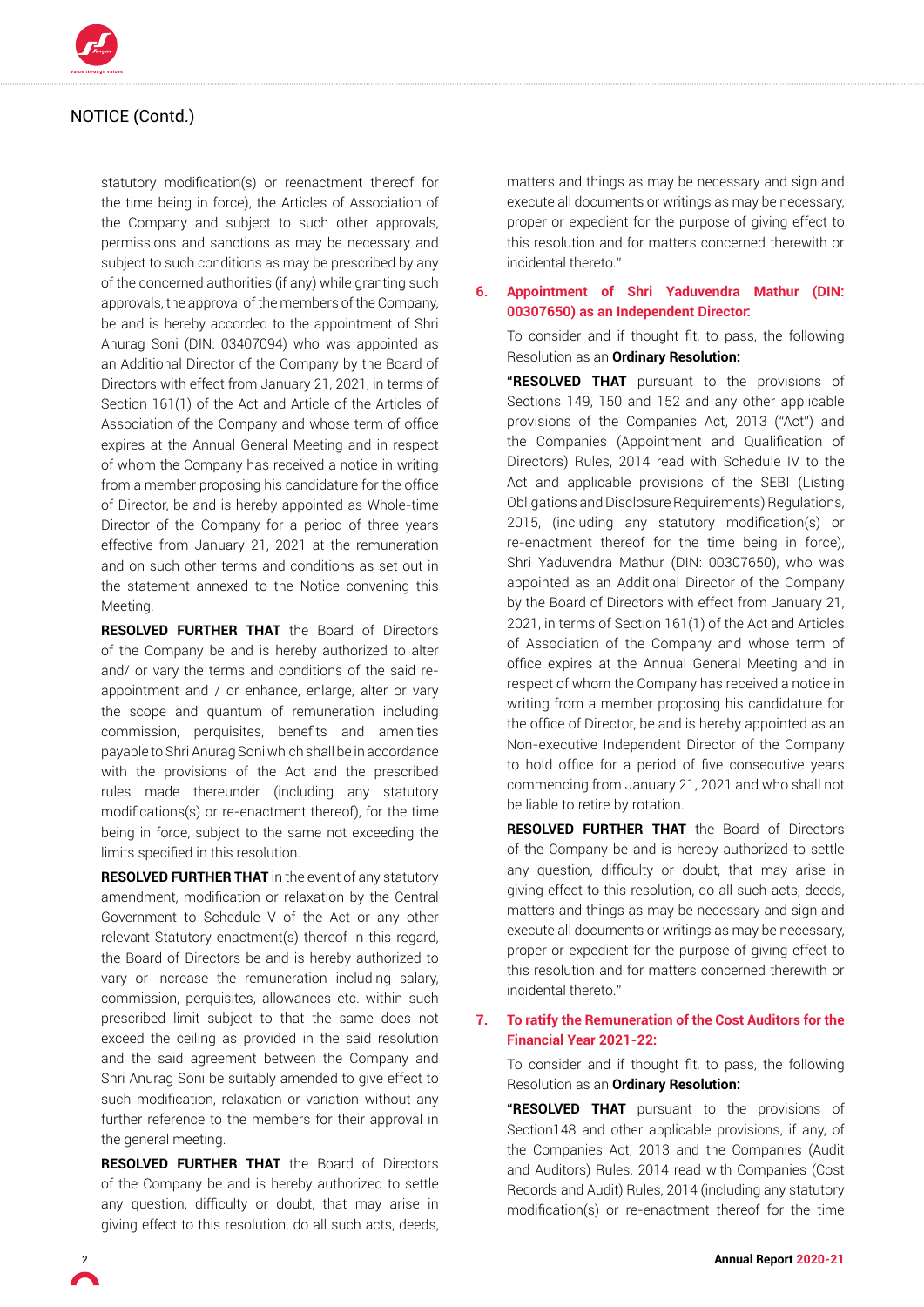being in force), the payment of the remuneration of ₹ 1,00,000/- (Rupees One Lakhs only) plus applicable GST and reimbursement of actual out of pocket expenses to M/s K.G. Goyal & Co., Cost Accountants (Firm Registration No. 000017), who were appointed by the Board of Directors of the Company as "Cost Auditors" to conduct the audit of the cost records of all the units of the Company for the financial year 2021-22 be and is hereby ratified and approved.

**RESOLVED FURTHERTHAT** the Board of Directors be and are hereby authorized to settle any question, difficulty or doubt, that may arise in giving effect to this

**Notes:**

- 1. The explanatory statement pursuant to Section 102 of the Companies Act, 2013 ("the Act") in respect of the business under Item No. 4 to 7 set out above and details as required under SEBI (Listing Obligations and Disclosure Requirements) Regulations, 2015 ("SEBI Listing Regulations") and Secretarial Standard on General Meetings issued by the Institute of Company Secretaries of India in respect of Directors seeking re-appointment at this Annual General Meeting are annexed hereto.
- 2. The 35th Annual General Meeting (AGM) is convened through Video Conferencing ("VC") / Other Audio-Visual Means ("OAVM") pursuant to General Circular numbers 14/2020, 17/2020, 20/2020 and 02/2021 dated April 08, 2020, April 13, 2020, May 05, 2020 and January 13, 2021 respectively, issued by the Ministry of Corporate Affairs (MCA) and SEBI Circular dated May 12, 2020 and January 15, 2021 issued by the Securities and Exchange Board of India (SEBI) (hereinafter collectively referred to as 'Circulars'), which allow the companies to hold AGM through VC / OAVM, which does not require physical presence of members at a common venue. The deemed venue for the 35th AGM shall be the Registered Office of the Company at Atun, Chittorgarh Road, Bhilwara-311001 (Rajasthan).
- 3. In compliance with the aforesaid Circulars, the Notice of 35th AGM along with the Annual Report for the financial year 2020-21 is sent only through electronic mode to those Members whose E-mail addresses are registered with the Company / Depositories / RTA as on Friday, August 27, 2021. The AGM notice and Annual Report of the Company are made available on the Company's website at www.sangamgroup.com and also on the website of the Stock Exchanges where the shares of the Company have been listed viz., BSE Limited - www. bseindia.com and National Stock Exchange of India Limited www.nseindia.com.

resolution and to do all such acts, deeds and things as may be necessary, expedient and desirable for the purpose of giving effect to this resolution."

### **By Order of the Board of Directors A.K. Jain** (Company Secretary)

M. No.: F-7842

Date: 21st July, 2021 Place: Atun, Chittorgarh road Bhilwara, (Raj.) 311001

- 4. Though a Member entitled to attend and vote at the meeting, is entitled to appoint one or more proxies (proxy need not be a member of the Company to attend and vote instead of himself / herself), the facility of appointment of Proxies is not available as the AGM is convened through VC / OAVM.
- 5. Members attending the AGM through VC / OAVM shall be counted for the purpose of reckoning the quorum under Section 103 of the Act.
- 6. In case of joint holders only such joint holder who is higher in the order of names will be entitled to vote during the meeting.
- 7. The Company's Register of members and share transfer books shall remain closed from Saturday, the September 18, 2021 to Thursday, the September 23, 2021 (both days inclusive) to decide the entitlement of shareholders for the payment of dividend in accordance with the recommendation of the Board of Directors.
- 8. Effective from April 01, 2020, dividend income is taxable in the hands of shareholders. Hence the Company is required to deduct tax at source [TDS] from the amount of dividend paid to shareholders at the prescribed rates. A Resident individual shareholder with PAN and who is not liable to pay income tax can submit a yearly declaration in Form No. 15G/15H, to avail the benefit of non-deduction of tax at source by email to investor@ bigshareonline.com on or before 18th September, 2021. Further no tax shall be deducted on the dividend payable to a resident individual shareholder if the total amount of dividend to be received from the Company during the financial year 2021-22 does not exceed  $\bar{\tau}$ 5,000/-. Shareholders may note that in case PAN is not updated with the Depository Participant/RTA, the tax will be deducted at a higher rate of 20%

Non-resident shareholders can avail beneficial tax rates under Double Tax Avoidance Agreement [DTAA] i.e. tax treaty between India and their country of residence. Non-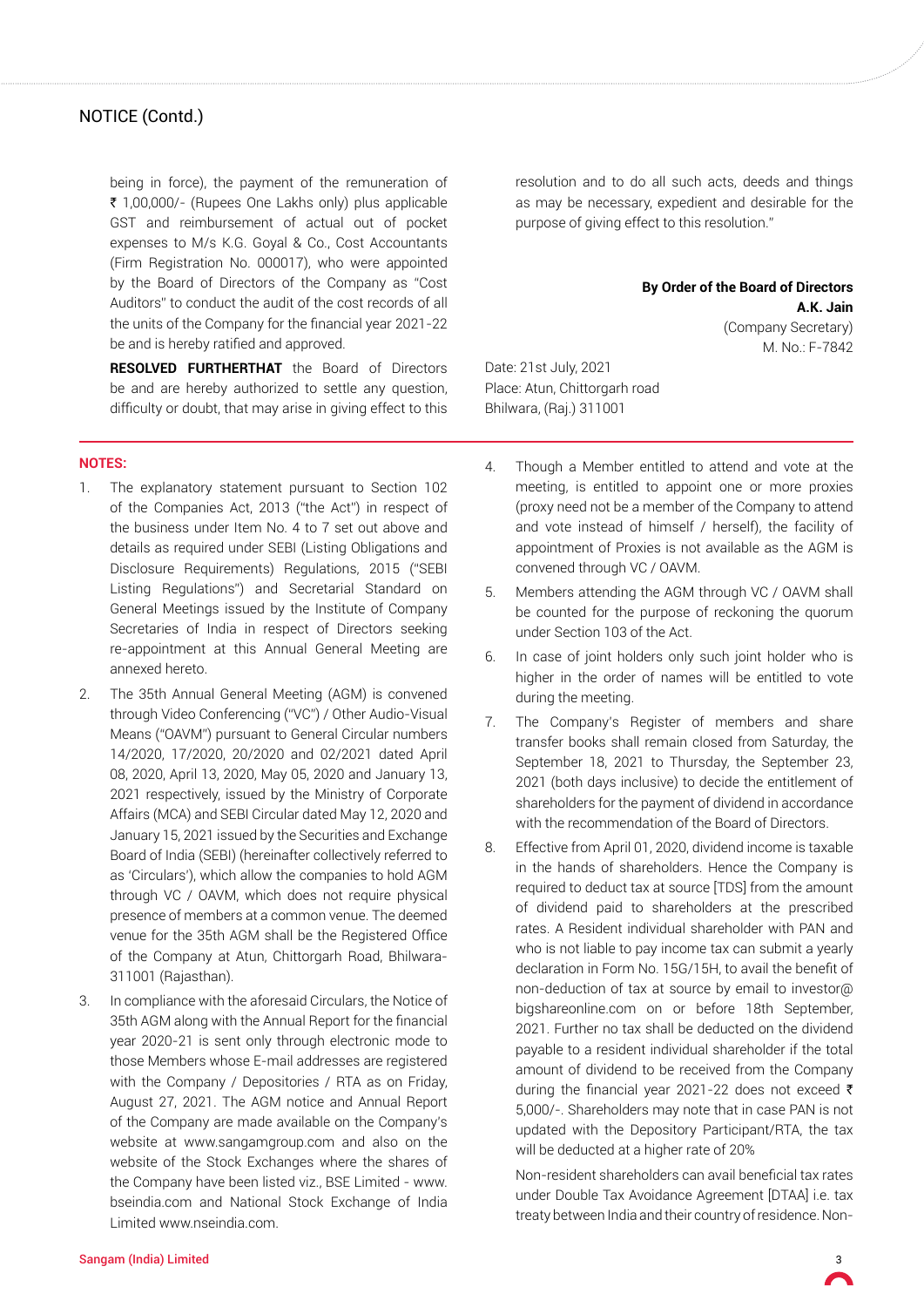

resident shareholders are required to provide details on applicability of beneficial tax rates and provide following documents:

- Copy of PAN card, if any, allotted by Indian Income Tax Authorities duly self-attested by the member.
- Copy of Tax Residency Certificate [TRC] for the FY 2021-22 obtained from the revenue authorities of country of tax residence duly attested by the member.
- Self-Declaration in Form 10-F.
- No PE [permanent establishment] certificate.
- Self-declaration of beneficial ownership by the non-resident shareholder.
- Lower withholding Tax certificate, if any, obtained from the Indian Tax Authorities.

The members/shareholders are required to provide above documents/declarations by sending an E-mail to investor@bigshareonline.com on or before September 18, 2021. The aforesaid documents are subject to verification by the Company and in case of ambiguity, the Company reserves its right to deduct the TDS as per the rates mentioned in the Income Tax Act, 1961. In case of Foreign Institutional Investors / Foreign Portfolio Investors tax will be deducted under Section 196D of the Income Tax Act @ 20% plus applicable surcharge and cess.

- 9. Members wish to claim dividends that remained unclaimed are requested to correspond with the RTA/ Company Secretary. Members are requested to note that dividends that are not claimed within 7 years from the date of transfer to the Company's unpaid dividend account, will be transferred to the Investor Education and Protection Fund (IEPF) as per section 124 of the Act. Shares on which dividends remain unclaimed for seven consecutive years will also be transferred to the IEPF as per section 124 of the Act and the applicable rules.
- 10. Members' dividend as recommended by the Board of Directors for the year ended March 31, 2021, if declared at the meeting will be paid within 30 days of the date of declaration of dividend to those members whose names appear as the beneficial owners at the end of the business hours on Friday, the September 17, 2021 in the list of beneficial owners to be furnished by depositories (NSDL & CDSL) in respect of the shares held in electronics form.
- 11. Members are requested to note that, in order to avoid any loss/ interception in postal transit and also to get prompt credit of dividend through National Electronic Clearing Service (NECS) / Electronic Clearing Service

(ECS) they should submit their NECS / ECS details to the Company's RTA. The requisite NECS /ECS application form can be obtained from the Company's RTA. Alternatively, Members may provide details of their bank account quoting their folio numbers, to the Company's RTA to enable them to print such details on the dividend warrants.

- 12. As a part of the green initiatives the Members, who have not yet registered their E-mail addresses, are requested to register their E-mail addresses with their DPs in case the shares are held by them in electronic form and with RTA in case the shares are held by them in physical form. Upon such Registration, all communication from the Company/RTA will be sent to the registered e-mail address.
- 13. Members are requested to intimate, indicating their folio number, the changes, if any, in their registered address, either to the Company's Registrar and Share Transfer Agents or to their respective Depository Participant ("DP") in case the shares are held in dematerialized form.
- 14. As per the provisions of Section 72 of the Act and Rule 19(1) of the Companies (Share Capital and Debentures) Rules, 2014, Members holding shares in physical form may file nomination in the prescribed Form SH-13 with the Company's RTA. In respect of shares held in demat form, the nomination form may be filed with the respective DP.
- 15. As per Regulation 40 of SEBI (LODR) Regulations, 2015 as amended, securities of listed companies can be transferred only in dematerialized form with effect from April 01, 2019, except in case of request received for transmission or transposition of securities. Hence, the Members holdings shares in physical form are requested to consider converting their holdings in the dematerialized form. The Members who are desirous to convert their physical holdings into dematerialized form, may contact the Depository Participant of their choice.
- 16. The Register of Directors and KMP and their shareholding and Register of contracts or arrangements in which Directors are interested maintained under Sections 170 and 189 of the Companies Act, 2013 respectively will be available electronically for inspection by the members at the AGM. .
- 17. Updation of Members' details: The format of the Register of Members prescribed by the MCA under the Act requires the Company/RTA to record additional details of Members, including their PAN details, E-mail address, bank details for payment of dividend, etc. Members holding shares in physical form are requested to furnish

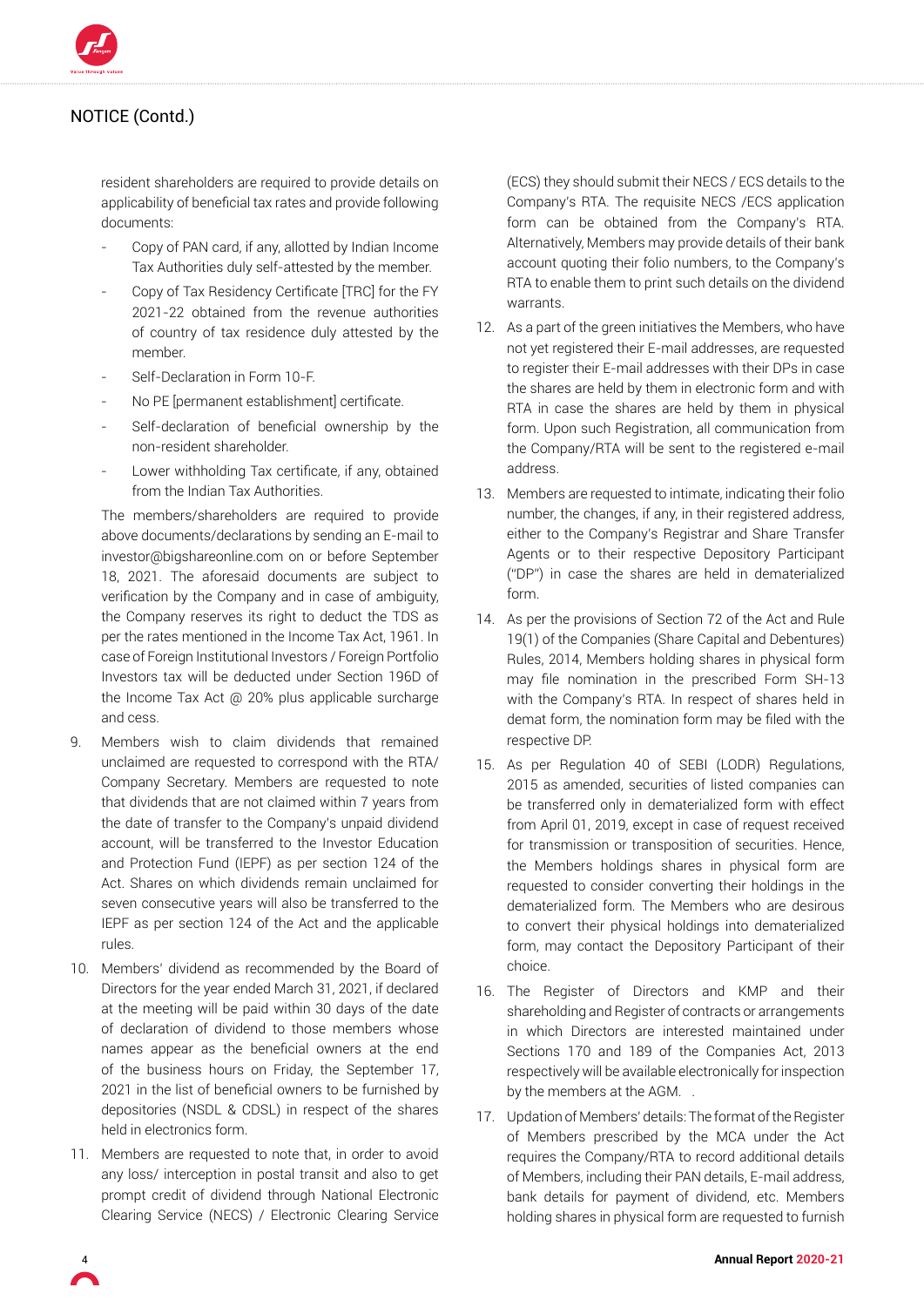the above details to the Company or RTA. Members holding shares in electronic form are requested to furnish the details to their respective DP.

- 18. The members / investors may send their complaints / queries, if any to the Company's RTA at investor@ bigshareonline.com or to the Company at secretarial@ sangamgroup.com
- 19. CS Brij Kishore Sharma, Practicing Company Secretary (Membership No. FCS-6206) has been appointed as the Scrutinizer for the conduct of remote e-voting and e-voting process to be carried out at the AGM of the Company in a fair and transparent manner.
- 20. Since the AGM being held through VC/OAVM, the Route Map, Attendance Slip and proxy form are not attached to this Notice.
- 21. Voting Options

## **e-Voting System – For e-voting and Joining Virtual meetings.**

- 1. As you are aware, in view of the situation arising due to COVID-19 global pandemic, the general meetings of the companies shall be conducted as per the guidelines issued by the Ministry of Corporate Affairs (MCA) vide Circular No. 14/2020 dated April 08, 2020, Circular No.17/2020 dated April 13, 2020 and Circular No. 20/2020 dated May 05, 2020. The forthcoming AGM will thus be held through video conferencing (VC) or other audiovisual means (OAVM). Hence, Members can attend and participate in the ensuing AGM through VC/ OAVM.
- 2. Pursuant to the provisions of Section 108 of the Companies Act, 2013 read with Rule 20 of the Companies (Management and Administration) Rules, 2014 (as amended) and Regulation 44 of SEBI (Listing Obligations & Disclosure Requirements) Regulations 2015 (as amended), and MCA Circulars dated April 08, 2020, April 13, 2020 and May 05, 2020 the Company is providing facility of remote e-voting to its Members in respect of the business to be transacted at the AGM. For this purpose, the Company has entered into an agreement with Central Depository Services (India) Limited (CDSL) for facilitating voting through electronic means, as the authorized e-Voting's agency. The facility of casting votes by a member using remote e-voting as well as the e-voting system on the date of the AGM will be provided by CDSL.
- 3. The Members can join the AGM in the VC/OAVM mode 15 minutes before and after the scheduled

time of the commencement of the Meeting by following the procedure mentioned in the Notice. The facility of participation at the AGM through VC/OAVM will be made available to at least 1000 members on first come first served basis. This will not include large Shareholders (Shareholders holding 2% or more shareholding), Promoters, Institutional Investors, Directors, Key Managerial Personnel, the Chairpersons of the Audit Committee, Nomination and Remuneration Committee and Stakeholders Relationship Committee, Auditors etc. who are allowed to attend the AGM without restriction on account of first come first served basis.

- 4. The attendance of the Members attending the AGM through VC / OAVM will be counted for the purpose of ascertaining the quorum under Section 103 of the Companies Act, 2013.
- 5. Pursuant to MCA Circular No. 14/2020 dated April 08, 2020, the facility to appoint proxy to attend and cast vote for the members is not available for this AGM. However, in pursuance of Section 112 and Section 113 of the Companies Act, 2013, representatives of the members such as the President of India or the Governor of a State or body corporate can attend the AGM through VC/ OAVM and cast their votes through e-voting.
- 6. In line with the Ministry of Corporate Affairs (MCA) Circular No. 17/2020 dated April 13, 2020, the Notice calling the AGM has been uploaded on the website of the Company at www.sangamgroup. com. The Notice can also be accessed from the websites of the Stock Exchanges i.e. BSE Limited and National Stock Exchange of India Limited at www.bseindia.com and www.nseindia.com respectively. The AGM Notice is also disseminated on the website of CDSL (agency for providing the Remote e-Voting facility and e-voting system during the AGM i.e. www.evotingindia.com.
- 7. The AGM has been convened through VC/OAVM in compliance with applicable provisions of the Companies Act, 2013 read with MCA Circular No. 14/2020 dated April 8, 2020, and MCA Circular No. 17/2020 dated April 13, 2020, and MCA Circular No. 20/2020 dated May 05, 2020.
- 8. In continuation of this Ministry's **General Circular No. 20/2020,** dated 05th May, 2020 and after due examination, it has been decided to allow companies whose AGMs were due to be held in the year 2020, or become due in the year 2021, to conduct their AGMs on or before December

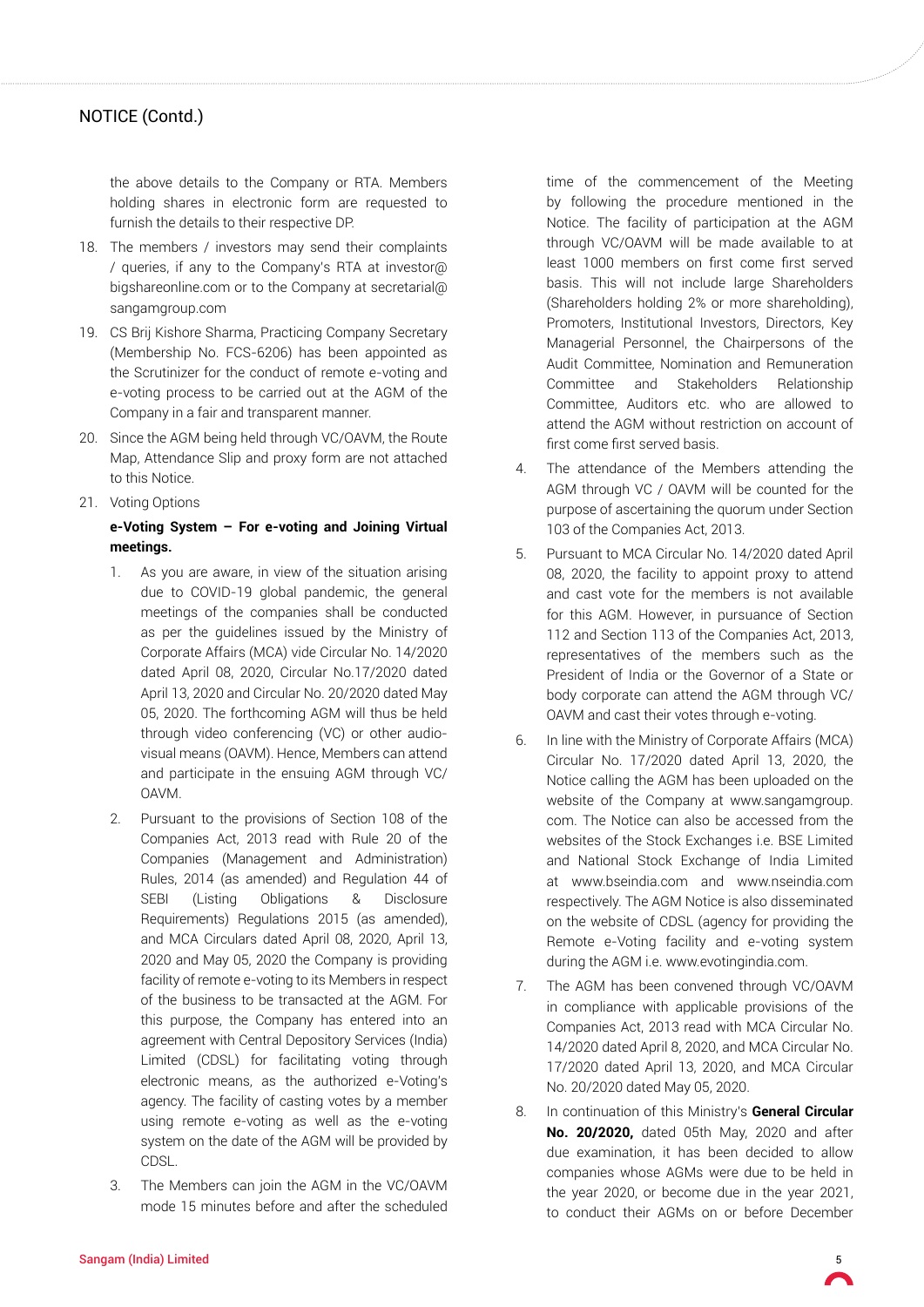

30, 2021, in accordance with the requirements provided in paragraphs 3 and 4 of the General Circular No. 20/2020 as per MCA circular no. 02/2021 dated January 13, 2021.

## **THE INTRUCTIONS OF SHAREHOLDERS FOR E-VOTING AND JOINING VIRTUAL MEETINGS ARE AS UNDER:**

- (i) The voting period begins on Monday September 20, 2021 at 9.00 AM and ends on Wednesday September 22, 2021 at 5.00 PM. During this period shareholders' of the Company, holding shares either in physical form or in dematerialized form, as on the cut-off date Friday September 17, 2021 may cast their vote electronically. The e-voting module shall be disabled by CDSL for voting thereafter.
- (ii) Shareholders who have already voted prior to the meeting date would not be entitled to vote at the meeting venue.
- (iii) Pursuant to SEBI Circular No. **SEBI/HO/CFD/CMD/ CIR/P/2020/242 dated December 09, 2020,** under Regulation 44 of Securities and Exchange Board of India (Listing Obligations and Disclosure Requirements) Regulations, 2015, listed entities are required to provide remote e-voting facility to its shareholders, in respect of all shareholders' resolutions. However, it has been observed that the participation by the public noninstitutional shareholders / retail shareholders is at a negligible level.

Currently, there are multiple e-voting service providers (ESPs) providing e-voting facility to listed entities in India. This necessitates registration on various ESPs and maintenance of multiple user IDs and passwords by the shareholders.

In order to increase the efficiency of the voting process, pursuant to a public consultation, it has been decided to enable e-voting to **all the demat account holders, by way of a single login credential, through their demat accounts / websites of Depositories / Depository Participants.** Demat account holders would be able to cast their vote without having to register again with the ESPs, thereby, not only facilitating seamless authentication but also enhancing ease and convenience of participating in e-voting process.

(iv) In terms of **SEBI circular no. SEBI/HO/CFD/CMD/ CIR/P/2020/242 dated December 9, 2020** on e-Voting facility provided by Listed Companies, Individual shareholders holding securities in demat mode are allowed to vote through their demat account maintained with Depositories and Depository Participants. Shareholders are advised to update their mobile number and email Id in their demat accounts in order to access e-Voting facility.

Pursuant to abovesaid SEBI Circular, Login method for e-Voting and joining virtual meetings **for Individual shareholders holding securities in Demat mode CDSL / NSDL** is given below:

| <b>Type of shareholders</b>                                                        |    | <b>Login Method</b>                                                                                                                                                                                                                                                                                                                                                                                                                                                                                                                                                      |
|------------------------------------------------------------------------------------|----|--------------------------------------------------------------------------------------------------------------------------------------------------------------------------------------------------------------------------------------------------------------------------------------------------------------------------------------------------------------------------------------------------------------------------------------------------------------------------------------------------------------------------------------------------------------------------|
| Individual Shareholders holding 1)<br>securities in Demat mode with<br><b>CDSL</b> |    | Users who have opted for CDSL Easi / Easiest facility, can login through their<br>existing user id and password. Option will be made available to reach e-Voting page<br>without any further authentication. The URL for users to login to Easi / Easiest are<br>https://web.cdslindia.com/myeasi/home/login or visit www.cdslindia.com and<br>click on Login icon and select New System Myeasi.                                                                                                                                                                         |
|                                                                                    | 2) | After successful login the Easi / Easiest user will be able to see the e-Voting option<br>for eligible companies where the evoting is in progress as per the information<br>provided by company. On clicking the evoting option, the user will be able to see<br>e-Voting page of the e-Voting service provider for casting your vote during the<br>remote e-Voting period or joining virtual meeting & voting during the meeting.                                                                                                                                       |
|                                                                                    | 3) | If the user is not registered for Easi/Easiest, option to register is available at https://<br>web.cdslindia.com/myeasi/Registration/EasiRegistration                                                                                                                                                                                                                                                                                                                                                                                                                    |
|                                                                                    | 4) | Alternatively, the user can directly access e-Voting page by providing Demat<br>Account Number and PAN No. from a e-Voting link available on www.cdslindia.com<br>home page or click on https://evoting.cdslindia.com/Evoting/EvotingLogin The<br>system will authenticate the user by sending OTP on registered Mobile & Email as<br>recorded in the Demat Account. After successful authentication, user will be able<br>to see the e-Voting option where the evoting is in progress and also able to directly<br>access the system of all e-Voting Service Providers. |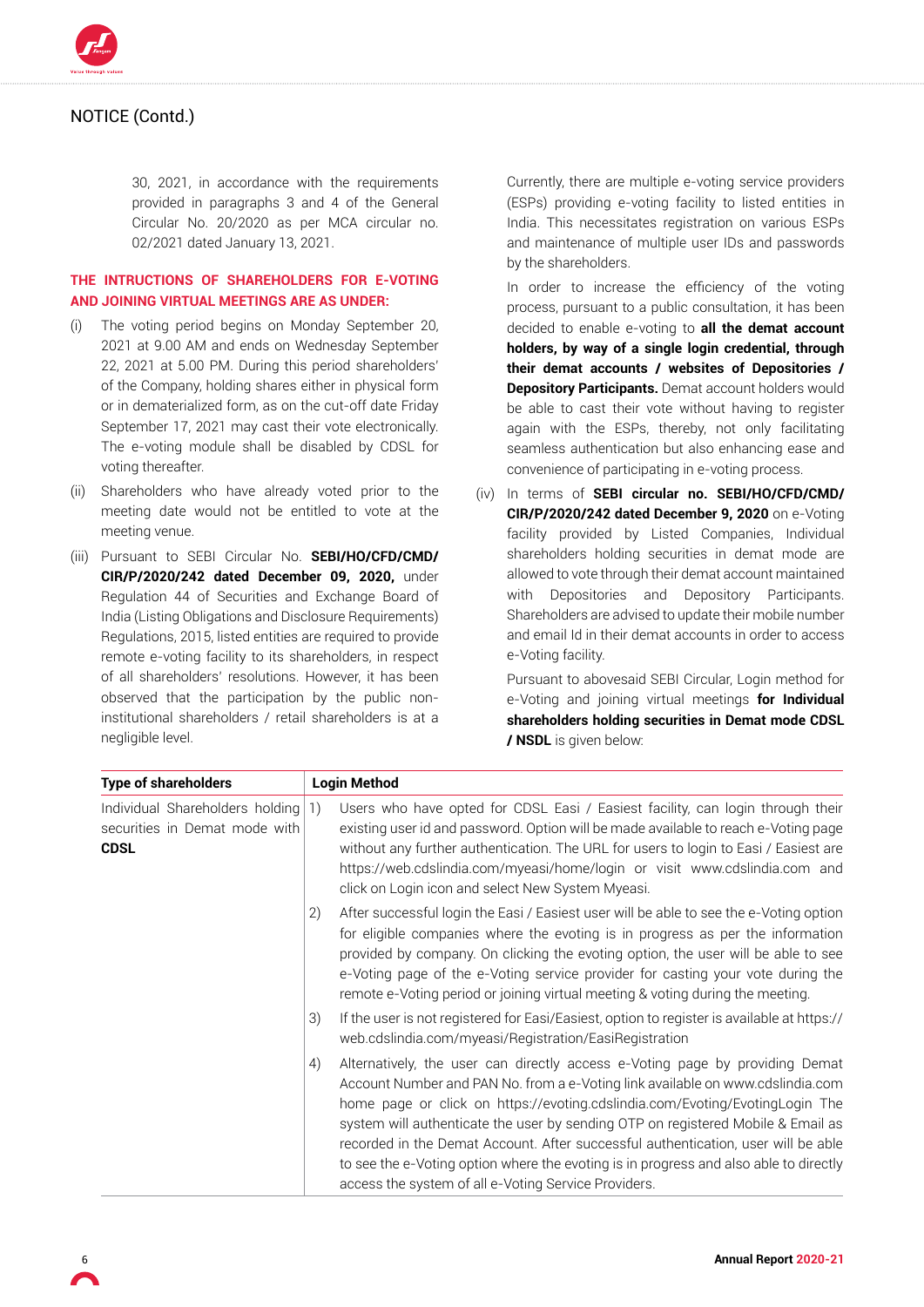| <b>Type of shareholders</b>                                                                                                      | <b>Login Method</b>                                                                                                                                                                                                                                                                                                                                                                                                                                                                                                                                                                                                                                                                                                                                                                                                                                                                                         |  |  |
|----------------------------------------------------------------------------------------------------------------------------------|-------------------------------------------------------------------------------------------------------------------------------------------------------------------------------------------------------------------------------------------------------------------------------------------------------------------------------------------------------------------------------------------------------------------------------------------------------------------------------------------------------------------------------------------------------------------------------------------------------------------------------------------------------------------------------------------------------------------------------------------------------------------------------------------------------------------------------------------------------------------------------------------------------------|--|--|
| Individual Shareholders holding<br>securities in demat mode with<br><b>NSDL</b>                                                  | If you are already registered for NSDL IDeAS facility, please visit the e-Services<br> 1)<br>website of NSDL. Open web browser by typing the following URL: https://eservices.<br>nsdl.com either on a Personal Computer or on a mobile. Once the home page of<br>e-Services is launched, click on the "Beneficial Owner" icon under "Login" which<br>is available under 'IDeAS' section. A new screen will open. You will have to enter<br>your User ID and Password. After successful authentication, you will be able to<br>see e-Voting services. Click on "Access to e-Voting" under e-Voting services and<br>you will be able to see e-Voting page. Click on company name or e-Voting service<br>provider name and you will be re-directed to e-Voting service provider website for<br>casting your vote during the remote e-Voting period or joining virtual meeting &<br>voting during the meeting. |  |  |
|                                                                                                                                  | 2) If the user is not registered for IDeAS e-Services, option to register is available at<br>https://eservices.nsdl.com. Select "Register Online for IDeAS "Portal or click at<br>https://eservices.nsdl.com/SecureWeb/IdeasDirectReg.jsp                                                                                                                                                                                                                                                                                                                                                                                                                                                                                                                                                                                                                                                                   |  |  |
|                                                                                                                                  | Visit the e-Voting website of NSDL. Open web browser by typing the following URL:<br>3)<br>https://www.evoting.nsdl.com/either on a Personal Computer or on a mobile. Once<br>the home page of e-Voting system is launched, click on the icon "Login" which is<br>available under 'Shareholder/Member' section. A new screen will open. You will have<br>to enter your User ID (i.e. your sixteen digit demat account number hold with NSDL),<br>Password/OTP and a Verification Code as shown on the screen. After successful<br>authentication, you will be redirected to NSDL Depository site wherein you can see<br>e-Voting page. Click on company name or e-Voting service provider name and you<br>will be redirected to e-Voting service provider website for casting your vote during<br>the remote e-Voting period or joining virtual meeting & voting during the meeting                         |  |  |
| Individual Shareholders (holding<br>in.<br>demat<br>securities<br>mode)<br>login through their Depository<br><b>Participants</b> | You can also login using the login credentials of your demat account through your<br>Depository Participant registered with NSDL/CDSL for e-Voting facility. After Successful<br>login, you will be able to see e-Voting option. Once you click on e-Voting option, you will<br>be redirected to NSDL/CDSL Depository site after successful authentication, wherein<br>you can see e-Voting feature. Click on company name or e-Voting service provider name<br>and you will be redirected to e-Voting service provider website for casting your vote<br>during the remote e-Voting period or joining virtual meeting & voting during the meeting.                                                                                                                                                                                                                                                          |  |  |

**Important note:** Members who are unable to retrieve User ID/ Password are advised to use Forget User ID and Forget Password option available at abovementioned website.

## **Helpdesk for Individual Shareholders holding securities in demat mode for any technical issues related to login through Depository i.e. CDSL and NSDL**

| Login type                                                            | <b>Helpdesk details</b>                                                                                                                                                             |  |  |
|-----------------------------------------------------------------------|-------------------------------------------------------------------------------------------------------------------------------------------------------------------------------------|--|--|
| Individual Shareholders holding<br>securities in Demat mode with CDSL | Members facing any technical issue in login can contact CDSL helpdesk by<br>sending a request at helpdesk.evoting@cdslindia.com or contact at 022-<br>23058738 and 022-23058542-43. |  |  |
| Individual Shareholders holding<br>securities in Demat mode with NSDL | Members facing any technical issue in login can contact NSDL helpdesk by<br>sending a request at evoting@nsdl.co.in or call at toll free no.: 1800 1020 990<br>and 1800 22 44 30    |  |  |

(v) Login method for e-Voting and joining virtual meetings for **Physical shareholders and shareholders other than individual holding in Demat form.**

- 1) The shareholders should log on to the e-voting website www.evotingindia.com.
- 2) Click on "Shareholders" module.
- 3) Now enter your User ID
	- a. For CDSL: 16 digits beneficiary ID,
	- b. For NSDL: 8 Character DP ID followed by 8 Digits Client ID,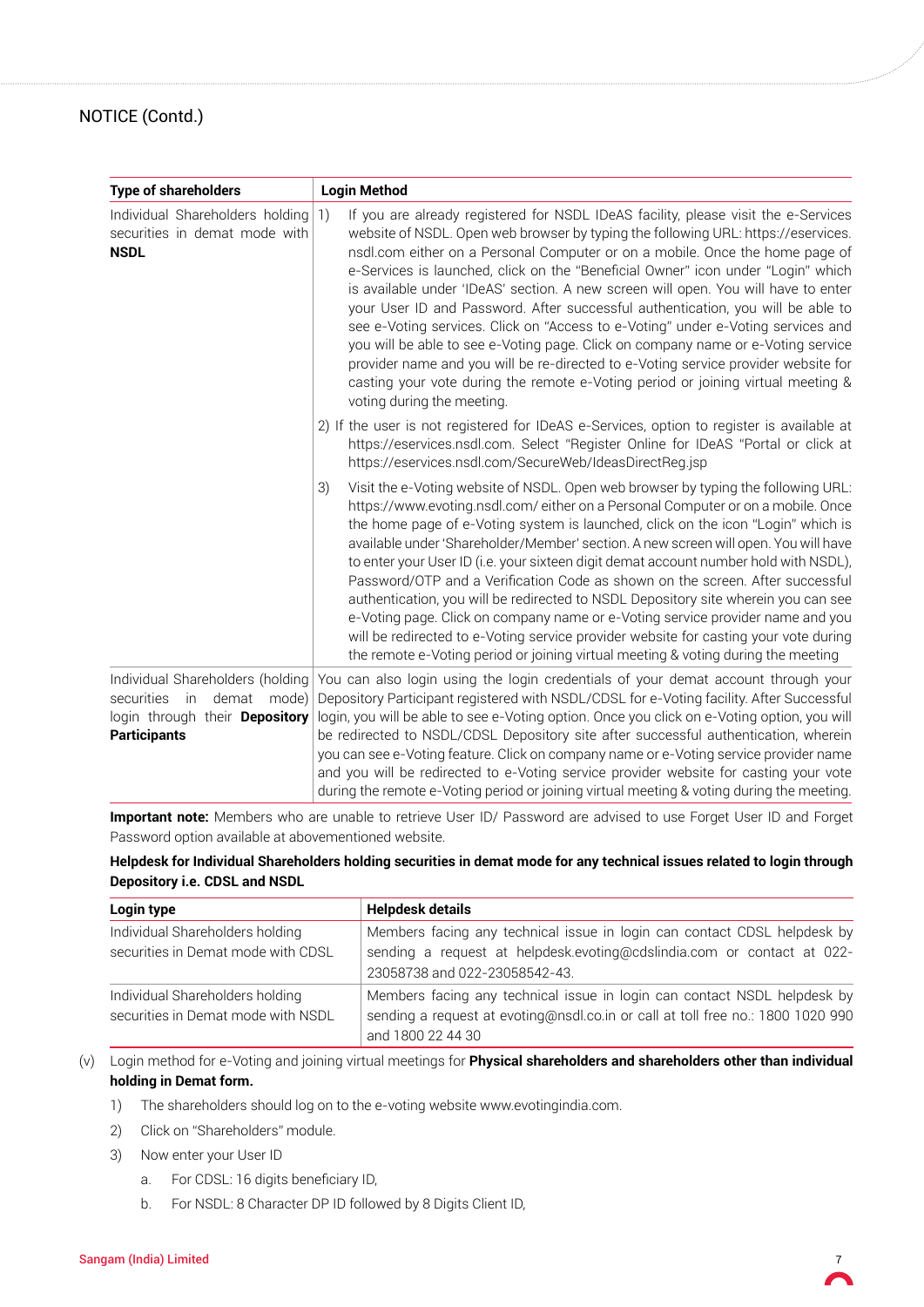

- c. Shareholders holding shares in Physical Form should enter Folio Number registered with the Company.
- 4) Next enter the Image Verification as displayed and Click on Login.
- 5) If you are holding shares in demat form and had logged on to www.evotingindia.com and voted on an earlier e-voting of any company, then your existing password is to be used.
- 6) If you are a first-time user follow the steps given below:

|                                                       | <b>For Physical shareholders</b>                                                                                                                                                                                                                                                                                                      |
|-------------------------------------------------------|---------------------------------------------------------------------------------------------------------------------------------------------------------------------------------------------------------------------------------------------------------------------------------------------------------------------------------------|
|                                                       | and other than individual                                                                                                                                                                                                                                                                                                             |
|                                                       | shareholders holding shares in                                                                                                                                                                                                                                                                                                        |
|                                                       | Demat.                                                                                                                                                                                                                                                                                                                                |
| <b>PAN</b>                                            | Enter your 10 digit alpha-numeric<br>*PAN issued by Income Tax<br>Department (Applicable for both<br>demat shareholders as well as<br>physical shareholders)                                                                                                                                                                          |
|                                                       | Shareholders who have<br>not updated their PAN with<br>the Company/Depository<br>Participant are requested to<br>use the sequence number sent<br>by Company / RTA or contact<br>Company/RTA.                                                                                                                                          |
| Dividend Bank<br>Details OR<br>Date of Birth<br>(DOB) | Enter the Dividend Bank Details<br>or Date of Birth (in dd/mm/<br>yyyy format) as recorded in your<br>demat account or in the company<br>records in order to login.<br>If both the details are not<br>recorded with the depository<br>or company, please enter the<br>member id / folio number in<br>the Dividend Bank details field. |

- (vi) After entering these details appropriately, click on "SUBMIT" tab.
- (vii) Shareholders holding shares in physical form will then directly reach the Company selection screen. However, shareholders holding shares in demat form will now reach 'Password Creation' menu wherein they are required to mandatorily enter their login password in the new password field. Kindly note that this password is to be also used by the demat holders for voting for resolutions of any other company on which they are eligible to vote, provided that company opts for e-voting through CDSL platform. It is strongly recommended not to share your password with any other person and take

utmost care to keep your password confidential.

- (viii) For shareholders holding shares in physical form, the details can be used only for e-voting on the resolutions contained in this Notice.
- (ix) Click on the EVSN for the relevant "Sangam (India) Limited" on which you choose to vote.
- (x) On the voting page, you will see "RESOLUTION DESCRIPTION" and against the same the option "YES/NO" for voting. Select the option YES or NO as desired. The option YES implies that you assent to the Resolution and option NO implies that you dissent to the Resolution.
- (xi) Click on the "RESOLUTIONS FILE LINK" if you wish to view the entire Resolution details.
- (xii) After selecting the resolution, you have decided to vote on, click on "SUBMIT". A confirmation box will be displayed. If you wish to confirm your vote, click on "OK", else to change your vote, click on "CANCEL" and accordingly modify your vote.
- (xiii) Once you "CONFIRM" your vote on the resolution, you will not be allowed to modify your vote.
- (xiv) You can also take a print of the votes cast by clicking on "Click here to print" option on the Voting page.
- (xv) If a demat account holder has forgotten the login password then Enter the User ID and the image verification code and click on Forgot Password & enter the details as prompted by the system.
- (xvi) **Additional Facility for Non Individual Shareholders and Custodians –For Remote Voting only.**
	- Non-Individual shareholders (i.e. other than Individuals, HUF, NRI etc.) and Custodians are required to log on to www.evotingindia.com and register themselves in the "Corporates" module.
	- A scanned copy of the Registration Form bearing the stamp and sign of the entity should be emailed to helpdesk.evoting@cdslindia.com.
	- After receiving the login details a Compliance User should be created using the admin login and password. The Compliance User would be able to link the account(s) for which they wish to vote on.
	- The list of accounts linked in the login should be mailed to helpdesk.evoting@cdslindia.com and on approval of the accounts they would be able to cast their vote.
	- A scanned copy of the Board Resolution and Power of Attorney (POA) which they have issued in favour of the Custodian, if any, should be uploaded in PDF format in the system for the scrutinizer to verify the same.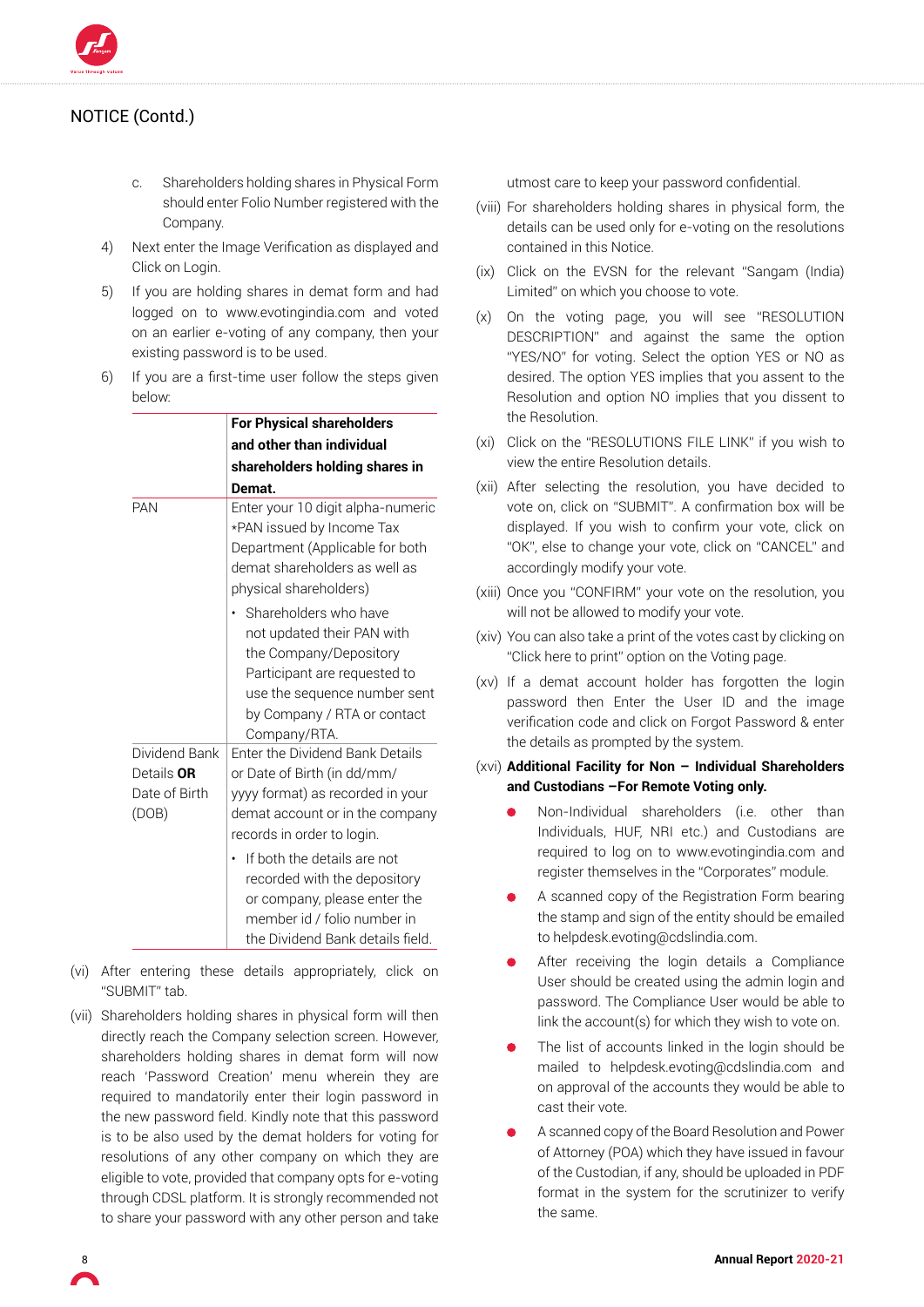Alternatively Non Individual shareholders are required to send the relevant Board Resolution/ Authority letter etc. together with attested specimen signature of the duly authorized signatory who are authorized to vote, to the Scrutinizer and to the Company at the email address viz; bksharma162@ gmail.com and secretarial@sangamgroup. com, if they have voted from individual tab & not uploaded same in the CDSL e-voting system for the scrutinizer to verify the same.

## **INSTRUCTIONS FOR SHAREHOLDERS ATTENDING THE AGM THROUGH VC/OAVM & E-VOTING DURING MEETING ARE AS UNDER:**

- 1. The procedure for attending meeting & e-Voting on the day of the AGM/ EGM is same as the instructions mentioned above for e-voting.
- 2. The link for VC/OAVM to attend meeting will be available where the EVSN of Company will be displayed after successful login as per the instructions mentioned above for e-voting.
- 3. Shareholders who have voted through Remote e-Voting will be eligible to attend the meeting. However, they will not be eligible to vote at the AGM.
- 4. Shareholders are encouraged to join the Meeting through Laptops / IPads for better experience.
- 5. Further shareholders will be required to allow Camera and use Internet with a good speed to avoid any disturbance during the meeting.
- 6. Please note that Participants Connecting from Mobile Devices or Tablets or through Laptop connecting via Mobile Hotspot may experience Audio/Video loss due to Fluctuation in their respective network. It is therefore recommended to use Stable Wi-Fi or LAN Connection to mitigate any kind of aforesaid glitches.
- 7. Shareholders who would like to express their views/ask questions during the meeting may register themselves as a speaker by sending their request in advance atleast **5 (Five) days prior to meeting** mentioning their name, demat account number/folio number, email id, mobile number at (company email id). The shareholders who do not wish to speak during the AGM but have queries may send their queries in advance **5 (Five) days prior to meeting** mentioning their name, demat account number/folio number, email id, mobile number at secretarial@sangamgroup.com. These queries will be replied to by the company suitably by email.
- 8. Those shareholders who have registered themselves as a speaker will only be allowed to express their views/ask questions during the meeting.
- 9. Only those shareholders, who are present in the AGM through VC/OAVM facility and have not casted their vote on the Resolutions through remote e-Voting and are otherwise not barred from doing so, shall be eligible to vote through e-Voting system available during the AGM.
- 10. If any Votes are cast by the shareholders through the e-voting available during the AGM and if the same shareholders have not participated in the meeting through VC/OAVM facility, then the votes cast by such shareholders shall be considered invalid as the facility of e-voting during the meeting is available only to the shareholders attending the meeting.

## **PROCESS FOR THOSE SHAREHOLDERS WHOSE EMAIL/ MOBILE NO. ARE NOT REGISTERED WITH THE COMPANY/ DEPOSITORIES.**

- 1. For Physical shareholders- please provide necessary details like Folio No., Name of shareholder, scanned copy of the share certificate (front and back), PAN (selfattested scanned copy of PAN card), AADHAR (selfattested scanned copy of Aadhar Card) by email to secretarial@sangamgroup.com
- 2. For Demat shareholders -, Please update your email id & mobile no. with your respective Depository Participant (DP)
- 3. For Individual Demat shareholders Please update your email id & mobile no. with your respective Depository Participant (DP) which is mandatory while e-Voting & joining virtual meetings through Depository.

If you have any queries or issues regarding attending AGM & e-Voting from the CDSL e-Voting System, you can write an email to helpdesk.evoting@cdslindia.com or contact at 022- 23058738 and 022-23058542/43.

All grievances connected with the facility for voting by electronic means may be addressed to Mr. Rakesh Dalvi, Sr. Manager, (CDSL, ) Central Depository Services (India) Limited, A Wing, 25th Floor, Marathon Futurex, Mafatlal Mill Compounds, N M Joshi Marg, Lower Parel (East), Mumbai - 400013 or send an email to helpdesk.evoting@cdslindia.com or call on 022-23058542/43.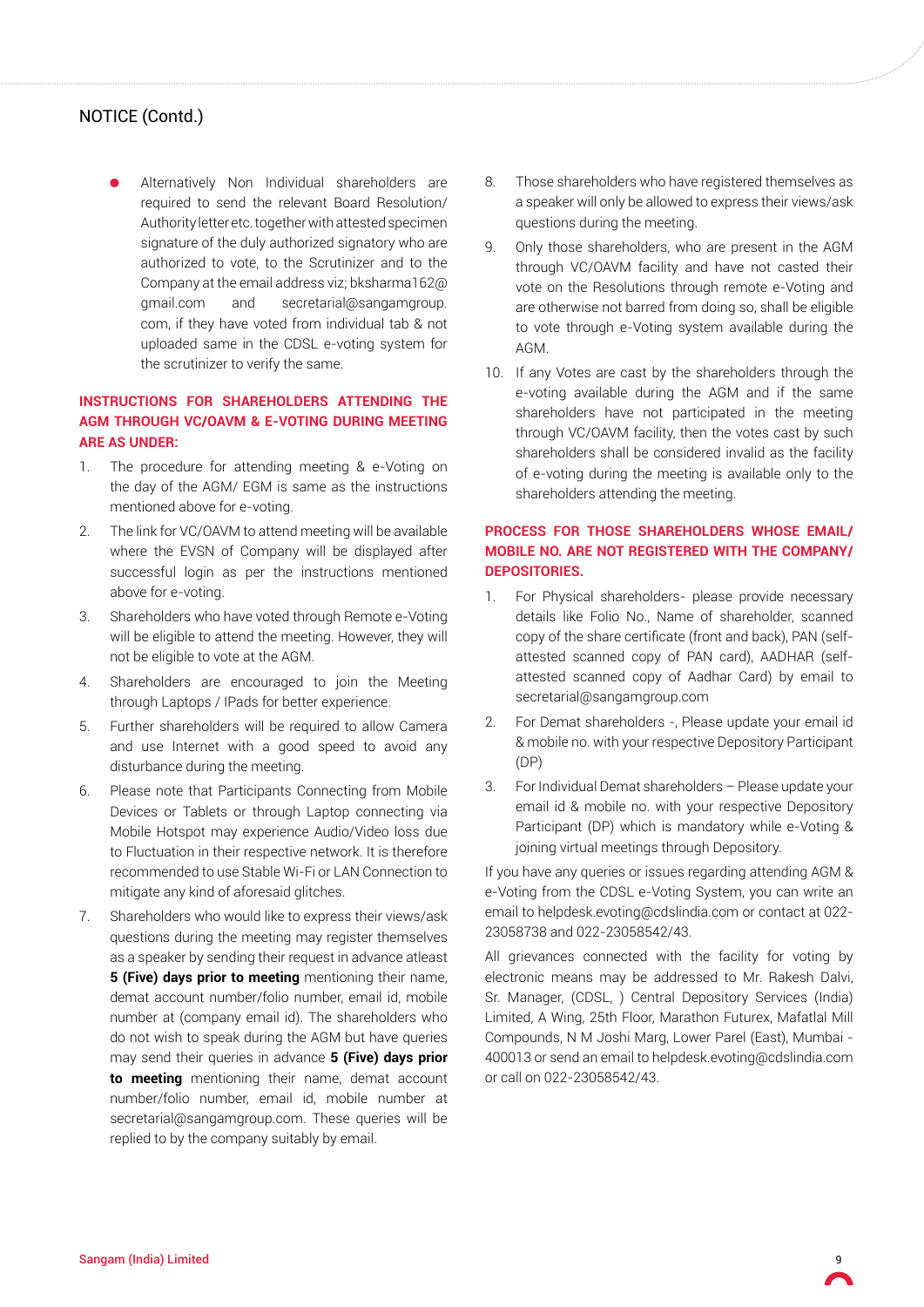

#### **EXPLANATORY STATEMENT PURSUANT TO SECTION 102 OF THE COMPANIES ACT, 2013**

#### **ITEM NO. 4:**

Shri R.P. Soni was appointed as Whole-time Director designated as Chairman of the Company for a period of three year w.e.f. September 01, 2018 at the 32nd Annual General Meeting of the Company held on September 29, 2018.

On the recommendation of Nomination and Remuneration Committee of the Board, the Board of Directors of the Company in their meeting held on dated July 21, 2021 has approved the re-appointment of Shri R.P. Soni as Whole-time Director designated as Chairman of the Company for a period of three year effective from September 01, 2021, subject to the approval of the shareholders.

Section 196(3) read with schedule V of the Companies Act, 2013, provides that a person, who has attained the age of 70 years, can be appointed as a Whole time Director, if approved by the members by passing Special Resolution.

Keeping in view that Shri R.P. Soni has rich and varied experience of more than 34 years in the textile industry and has been leading and guiding the operations of the Company, over a long period of time, it would be in the interest of the Company to continue the employment of Shri R.P. Soni as a Whole-time Director designated as Chairman of the Company. The Board is confident about Shri R.P. Soni being able to function and discharge his duties in an able and competent manner.

Shri R.P. Soni is a B.Sc., Diploma in Civil Engineering and has extensive working experience of about 34 years in Textile Industry. He is also Managing Trustee of Smt. Kesarbai Soni Charitable Trust, which runs a 100 beded facility Hospital namely Smt. Kesarbai Soni Hospital. Shri Badri Lal Soni Charitable Trust, established with a view to provide Technical and Management education to the youths of the Region and is running an University, namely, Sangam University.

Shri R.P. Soni also associated with Engineers Association, Bhilwara, Shree Aditya Vikram Birla Memorial Vyapaar Sahyog Kendra, Chennai, P.H.D. Chamber of Commerce and Industries, Confederation of Indian Textile Industry, New Delhi, Synthetic Weaving Mills Association, Mewar Chamber of Commerce & Industries, Rajasthan Chamber of Commerce and Industries, Indian Agro Industries Foundation, Pune and FICCI, New Delhi.

Shri R.P. Soni was also the President, Rajasthan Pradeshik Maheshwari Sabha, President, Harni Mahadev Vikas Samiti, Bhilwara, Vice President, Patron, Manav Seva Sansthan, Bhilwara, Member (WC) Akhil Bhartiya Maheshwari Seva Sadan, Pushkar, Trustee, Shri Krishna Das Jajoo Smarak Trust, Kolkata, Founder Member & Trustee, Giriraj Dharan

Maheshwari Seva Trust, Vrindavan, President, Akhil Bharat Varshiya Maheshwari Maha Sabha, Senior Vice President (National), All India Vaish Federation, New Delhi, Director, Advisory Board Pacific College, Udaipur, Affiliated to MLS University, Udaipur, Director, Advisory Board Pacific Institute of Management, Udaipur Affiliated to MLS University, Udaipur & Approved by AICTE, New Delhi, Member, Governing Body, MLV Textile & Engineering College, Bhilwara (Nominated by Government of Rajasthan) and many more.

Shri R.P. Soni is the Chairman of CSR Committee and the Members of Nomination & Remuneration Committee, Stakeholders' Relationship Committee and Audit Committee of the Board of Directors of the Company.

In view of the substantial time and effort required to be spent by the Chairman in the affairs relating to the Company, the Board of Directors upon recommendation of Nomination and Remuneration Committee of the Board at their meeting held on July 21, 2021 have re-appointed Shri R. P. Soni as Whole time Director designated as Chairman of the Company.

The remuneration and terms and conditions of reappointment of Shri R.P. Soni, as approved and recommended by the Nomination & Remuneration Committee of the Board of Directors of the Company in pursuance to the Schedule V of the Companies Act, 2013is as under:

#### **Basic Salary**

₹ 17,16,000/- per month w.e.f. September 01, 2021 which shall be increased 10% of Basic Salary in every year thereafter.

#### **Commission**

Commission upto 1% of Net Profit as computed in the manner laid down in the Companies Act, 2013.

#### **Perquisite**

- a. Suitable residential accommodation, free of cost with all facilities, amenities and services (including gas, electricity, water and furnishing). In case he does not opt for company provided accommodation at any time, he shall be paid house rent allowance of a sum not exceeding 30% of his basic salary. The expenditure incurred by the Company on gas, electricity, water and furnishings provided to him shall be evaluated as per the Income-tax Rules, 1962.
- b. Reimbursement of all medical expenses incurred, including premium paid on health insurance policies, whether in India or abroad, for self and family including hospitalization.
- c. Personal accident insurance premium not to exceed ₹ 10,000/- per annum.

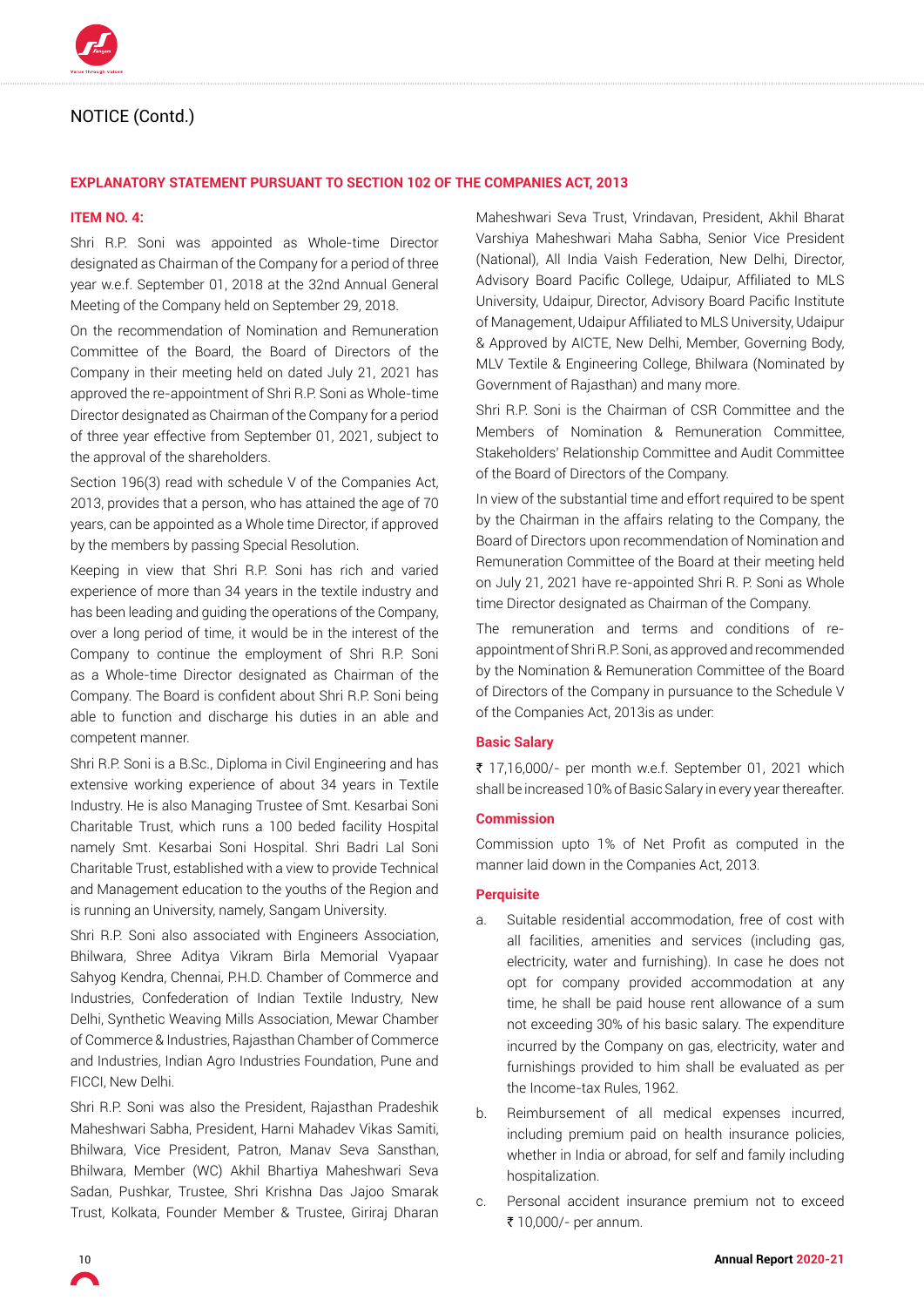- d. Servant allowance not exceeding ₹  $60,000/$  per annum.
- e. Club fees payable subject to a maximum of two clubs except entrance and life membership fees.
- f. Encashment of leave as per policy of the Company.
- g. Contribution to provided fund, superannuation fund or annuity fund and any other retirement benefits as per policy of the Company.
- h. Gratuity payable as per policy of the Company.
- i. Free use of the Company's car along with the driver, personal use of car shall be billed by the Company.
- j. Such other perquisites and allowances in accordance with the rules of the Company or as may be agreed to by the Board of Directors and Shri R. P. Soni.

#### **NOTES**

- For the purpose of perquisites stated herein above, family means the spouse and dependents children and dependent parents.
- No sitting fees shall be paid to Shri R. P. Soni, Chairman for attending the Meetings of Board of Directors or any committee thereof.
- Shri R. P. Soni shall be liable to retire by rotation as a Director, subject to the provisions of Section 152 of the Companies Act, 2013.
- Subject to provisions of Section 197 of the Companies Act, 2013, (including any statutory modification or reenactment thereof, for the time being in force) the Board of Directors of the Company may alter/vary the terms and conditions of the said appointment from time to time, at its discretion.
- Such alteration or variation, in terms however, shall not exceed the limits specified in Schedule V of the Companies Act, 2013.
- The term of appointment will be effective for a period of three years from the date of his appointment.
- Where in any financial year, the Company has no profits are inadequate, the foregoing amount of remuneration and benefits shall be paid to Shri R.P. Soni, Chairman, subject to the applicable provisions of Schedule V of the said Act.
- Shri R. P. Soni will perform the duties and exercise the powers, which from time to time may be assigned to or vested in him by the Board of Directors of the Company.
- Either party giving the other party three-months prior notice in writing to that effect may terminate the agreement.

#### **Minimum Remuneration**

In the event of any loss or inadequacy of profits in any financial year during his tenure, the Company will pay remuneration to the Chairman by way of salary, perquisites or allowances as specified above, subject to the applicable limit as stipulated in Schedule V of the Companies Act, 2013.

Shri R. P. Soni, satisfies all the conditions as set out in Part I of Schedule V referred to in Section 196 of the Companies Act, 2013 for being eligible to be re-appointed as a whole time director (designated as "Chairman") of the Company. He is not disqualified from being re-appointed as a Director in terms of Section 164 of the Companies Act, 2013.

In the opinion of the Board of Directors, the re-appointment of Shri R.P. Soni as Whole-time Director designated as Chairman is in the best interest of the Company and accordingly, Board of Directors recommend this Resolution for approval of the Members.

The foregoing may be treated as an abstract of the draft agreement for the appointment of Shri R.P. Soni as a wholetime director designated as Chairman of the Company.

Save and except Shri R.P. Soni and his relatives, namely Shri Anurag Soni, CFO & Whole-time Director, Son and Shri S. N. Modani, Managing Director, and Shri V.K. Sodani, Executive Director being son-in-law of Shri R.P. Soni, none of the other Directors, Key Managerial Personnel of the Company and/ or their relatives is concerned or interested, financially or otherwise, in the proposed Resolution setout at Item no. 4 of this Notice.

The specified information while seeking approval/consent of the shareholders as required under Part-II of Schedule V of the Companies Act, 2013 is given below: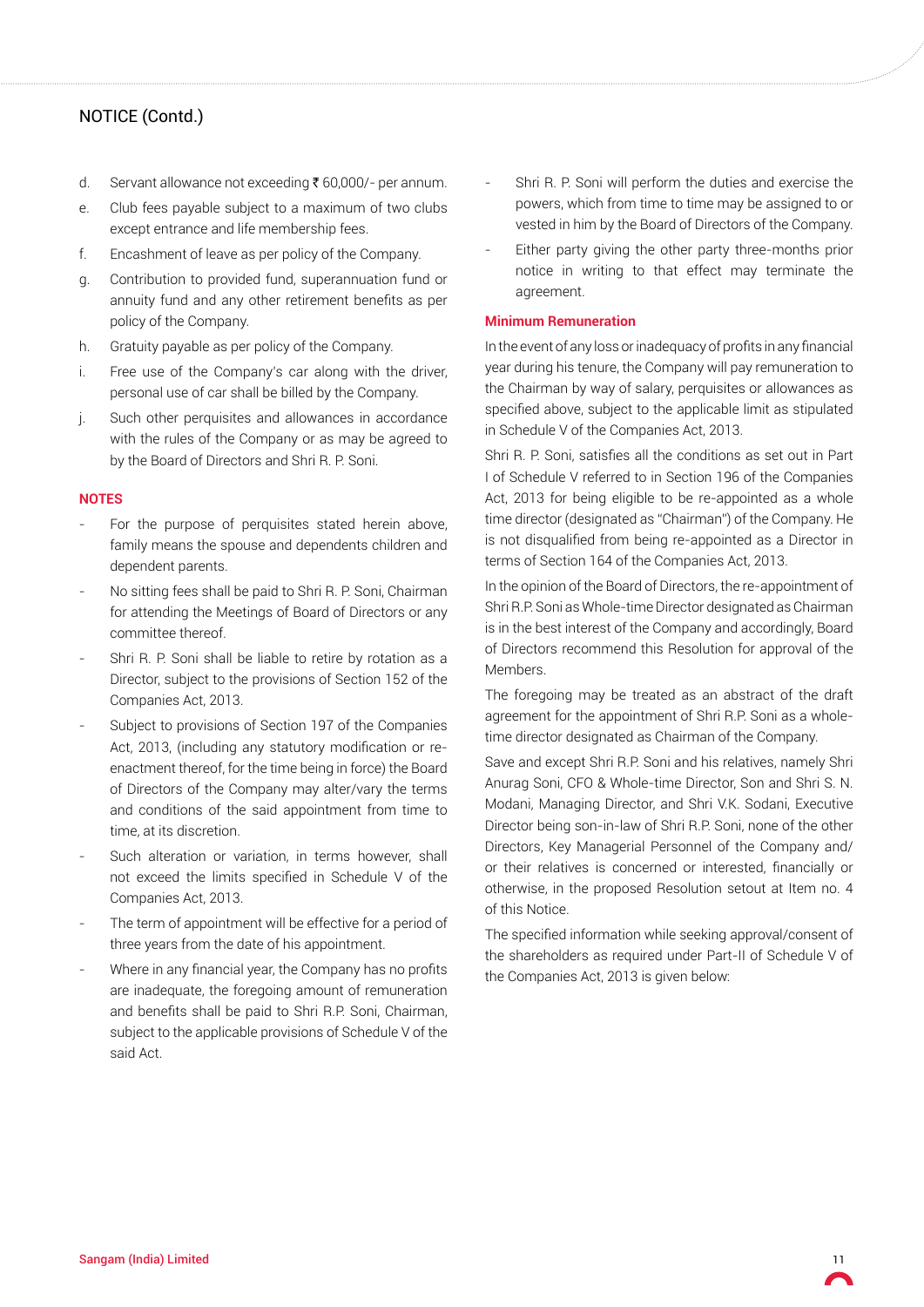#### **I. General Information :**

| 1. | Nature of Industry                                                                                                                                                 | Manufacturing of<br>diversified products viz.<br>Textiles including Yarn,<br>Fabrics and Readymade<br>Garments. |
|----|--------------------------------------------------------------------------------------------------------------------------------------------------------------------|-----------------------------------------------------------------------------------------------------------------|
| 2. | Date or expected date<br>of commencement of<br>commercial production                                                                                               | Commercial operations<br>commenced in the year<br>1984.                                                         |
| 3. | In case of new companies.<br>expected date of<br>commencement of activities<br>as per project approved<br>by financial institutions<br>appearing in the prospectus | Not applicable.                                                                                                 |

4. Financial performance based on given indicators

| <b>Particulars</b>              | As per Audited Financial Results for<br>the year ( $\bar{\tau}$ in Lakhs) |                   |                   |  |
|---------------------------------|---------------------------------------------------------------------------|-------------------|-------------------|--|
|                                 | March 31,<br>2021                                                         | March 31,<br>2020 | March 31,<br>2019 |  |
| Revenue from<br>operations      | 136337                                                                    | 179145            | 188264            |  |
| <b>Total Expenses</b>           | 135994                                                                    | 177128            | 185818            |  |
| Profit before taxation<br>(PBT) | 343                                                                       | 2017              | 2446              |  |
| Profit after taxation<br>(PAT)  | 538                                                                       | 1330              | 1561              |  |

5. Foreign Investment or collaboration, if any : Nil

#### **II. Information about the Appointee**  1. Background details Shri R.P. Soni, aged 75 years holds a Bachelor's degree in Science and he is also a Diploma in Civil Engineering. Further, His Director Identification Number is 00401439. He is the Wholetime Director designated as Chairman of the Company and has rich experience about the affairs of the Company. 2. Past remuneration Financial Year Remuneration Paid 2020-21 207.12 Lakhs 2019-20 265.90 Lakhs 2018-19 247.04 Lakhs 3. Recognition or awards The Company has received various awards and recognition during his tenure as a Chairman of the Company. 4. Job profile and his suitability He is rendered multifarious services and guidance to the Company on a continuous basis, to the tangible advantage of the Company. The Company attributes its business performance and growth to the leadership, efforts and contribution provided by the Executive Chairman, on a sustained and continuous basis. Thus, he is ideally suited for the job. 5. Remuneration proposed As per Explanatory Statement

| 6.               | Comparative<br>remuneration<br>profile with<br>respect to<br>industry, size of<br>the company,<br>profile of the<br>position and<br>person | proposed remuneration<br>The<br>In<br>IS<br>with the current remuneration<br>tune<br>packages of managerial personnel of<br>companies belonging to the<br>similar<br>industry, size and with effective capital<br>comparative to the company. Further, it<br>is commensurate with the qualification<br>and experience of the appointee and in<br>accordance with the highly competitive<br>business scenario requiring recognition<br>reward of performance<br>and<br>and<br>achievement for retention of best talent<br>and motivation towards meeting the<br>objectives of the company |
|------------------|--------------------------------------------------------------------------------------------------------------------------------------------|------------------------------------------------------------------------------------------------------------------------------------------------------------------------------------------------------------------------------------------------------------------------------------------------------------------------------------------------------------------------------------------------------------------------------------------------------------------------------------------------------------------------------------------------------------------------------------------|
| $\overline{7}$ . | Pecuniary<br>relationship<br>directly or<br>indirectly with<br>the company or<br>relationship with<br>the managerial<br>personnel, if any  | Besides the remuneration proposed, Shri<br>R.P. Soni, does not have any pecuniary<br>relationship with the Company.<br>Shri<br>Anurag Soni, CFO & Whole-time Director<br>is son and Shri S.N. Modani, Managing<br>Director & CEO and Shri V.K. Sodani,<br>Executive Director of the Company are<br>Son in Law of Shri R.P. Soni.                                                                                                                                                                                                                                                         |
| Ш.               | <b>Other Information:</b>                                                                                                                  |                                                                                                                                                                                                                                                                                                                                                                                                                                                                                                                                                                                          |
|                  |                                                                                                                                            |                                                                                                                                                                                                                                                                                                                                                                                                                                                                                                                                                                                          |
| 1.               | Reasons of loss<br>or inadequate<br>profits                                                                                                | Due to Covid19 pandemic, economic<br>slowdown and consequent adverse<br>market conditions prevailing, there was<br>lower profitability in textiles.                                                                                                                                                                                                                                                                                                                                                                                                                                      |
| 2.               | Steps taken or<br>proposed to<br>be taken for<br>improvement                                                                               | The Company has initiated certain<br>steps such as better product mix, cost<br>control, borrowing at cheaper rates, and<br>improving efficiency etc. Though, the<br>prices of raw materials and products<br>are influenced by external factors, the<br>Company is making all possible efforts<br>to improve the margins.                                                                                                                                                                                                                                                                 |
| 3.               | Expected<br>increase in<br>productivity<br>and profits in<br>measurable<br>terms                                                           | Company is<br>The<br>conscious<br>very<br>improvement in productivity<br>about<br>and undertakes constant measures<br>to improve it. However, it is extremely<br>difficult in the present scenario to<br>predict profits in measurable terms.                                                                                                                                                                                                                                                                                                                                            |
| IV.              | <b>Disclosures:</b>                                                                                                                        |                                                                                                                                                                                                                                                                                                                                                                                                                                                                                                                                                                                          |

lequisite information has been given under the sectio Corporate Governance in the Annual Report

## **Item no. 5:**

The Company had appointed Shri Anurag Soni as Chief Financial Officer of the Company with effect from June 24, 2020.

On recommendation of Nomination and Remuneration Committee of the Board, Shri Anurag Soni was appointed as an Additional Director of the Company by the Board of Directors with effect from January 21, 2021, in terms of Section 161(1) of the Act and Article of the Articles of Association of the Company and whose term of office expires at this Annual General Meeting and in respect of whom the Company has received a notice in writing from a member proposing his candidature for the office of Director.

Further, on the recommendation of Nomination and Remuneration Committee of the Board, the Board of Directors of the Company in their meeting held on dated January 21,

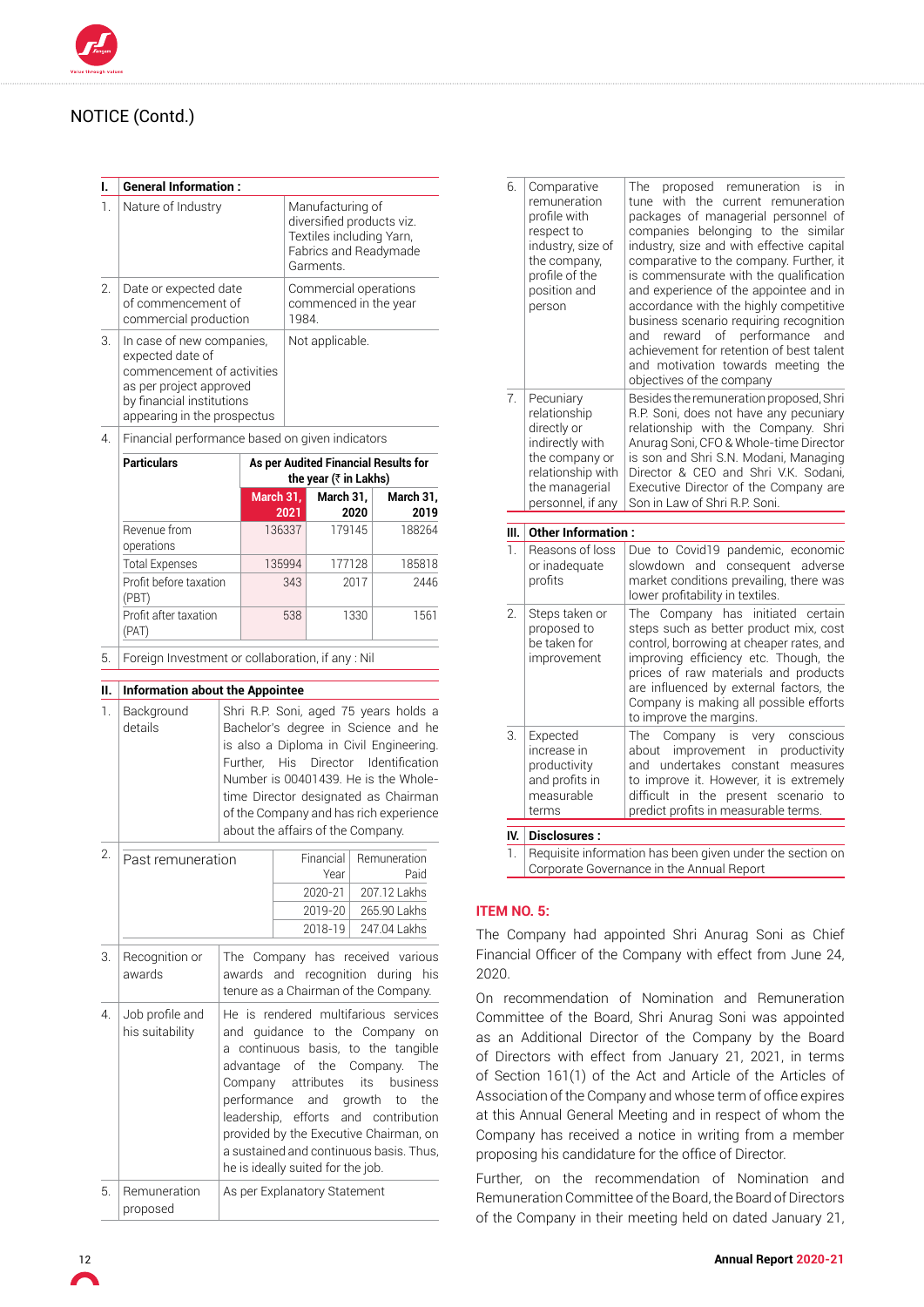2021 has also approved the appointment of Shri Anurag Soni as Whole-time Director of the Company for a period of three year effective from January 21, 2021, subject to the approval of the shareholders of the Company. The appointment as Whole-time Director of the Company of Shri Anurag Soni is hereby proposed to be approved by the members of the Company.

Shri Anurag Soni is a well-qualified by profession and has adequate experience of process of system integration practices, establishing Management Information Systems, establishing IT and database infrastructures, strategic planning, business restructuring, resources raising and investor relations.

He is a Commerce Graduate and has completed his MS Finance Degree. Apart from his professional expertise, he is also the Member of All India Maheshwari Mahasabha, Trustee and Member of board at Sangam University.

The remuneration and terms and conditions of appointment of Shri Anurag Soni, as approved and recommended by the Nomination & Remuneration Committee of the Board of Directors of the Company in pursuance to the Schedule V of the Companies Act, 2013 is as under:

#### **Basic Salary**

₹ 3,85,000 per month w.e.f. October 1, 2021 which shall be increased 10% of basic salary every year thereafter.

#### **Commission**

Commission upto 1% of Net Profit as computed in the manner laid down in the Companies Act, 2013.

#### **Perquisite**

- a. Suitable residential accommodation, free of cost with all facilities, amenities and services (including gas, electricity, water and furnishing). In case he does not opt for company provided accommodation at any time, he shall be paid house rent allowance of a sum not exceeding 30% of his basic salary. The expenditure incurred by the Company on gas, electricity, water and furnishings provided to him shall be evaluated as per the Income-tax Rules, 1962.
- b. Reimbursement of all medical expenses incurred, including premium paid on health insurance policies, whether in India or abroad, for self and family including hospitalization.
- c. Personal accident insurance premium not to exceed ₹ 10,000/- per annum.
- d. Servant allowance not exceeding  $\bar{\tau}$  60,000/- per annum.
- e. Club fees payable subject to a maximum of two clubs except entrance and life membership fees.
- f. Encashment of leave as per policy of the Company.
- g. Contribution to provided fund, superannuation fund or

annuity fund and any other retirement benefits as per policy of the Company.

- h. Gratuity payable as per policy of the Company.
- i. Free use of the Company's car along with the driver, personal use of car shall be billed by the Company.
- j. Such other perquisites and allowances in accordance with the rules of the Company or as may be agreed to by the Board of Directors and Shri Anurag Soni.

#### **NOTES**

- For the purpose of perquisites stated herein above, family means the spouse and dependents children and dependent parents.
- No sitting fees shall be paid to Shri Anurag Soni, for attending the Meetings of Board of Directors or any committee thereof.
- Shri Anurag Soni shall be liable to retire by rotation as a Director, subject to the provisions of Section 152 of the Companies Act, 2013.
- Subject to provisions of Section 197 of the Companies Act, 2013, (including any statutory modification or reenactment thereof, for the time being in force) the Board of Directors of the Company may alter/vary the terms and conditions of the said appointment from time to time, at its discretion.
- Such alteration or variation, in terms however, shall note exceed the limits specified in Schedule V of the Companies Act, 2013.
- The term of appointment will be effective for a period of three years from the date of his appointment.
- Where in any financial year, the Company has no profits are inadequate, the foregoing amount of remuneration and benefits shall be paid to Shri Anurag Soni, subject to the applicable provisions of Schedule V of the said Act.
- Shri Anurag Soni will perform the duties and exercise the powers, which from time to time may be assigned to or vested in him by the Board of Directors of the Company.
- Either party giving the other party three-months prior notice in writing to that effect may terminate the agreement.

#### **Minimum Remuneration**

In the event of any loss or inadequacy of profits in any financial year during his tenure, the Company will pay remuneration to Whole-time Director by way of salary, perquisites or allowances as specified above, subject to the applicable limit as stipulated in Schedule V of the Companies Act, 2013.

Shri Anurag Soni, satisfies all the conditions as set out in Part I of Schedule V referred to in Section 196 of the Companies Act, 2013 for being eligible to be appointed as whole-Time

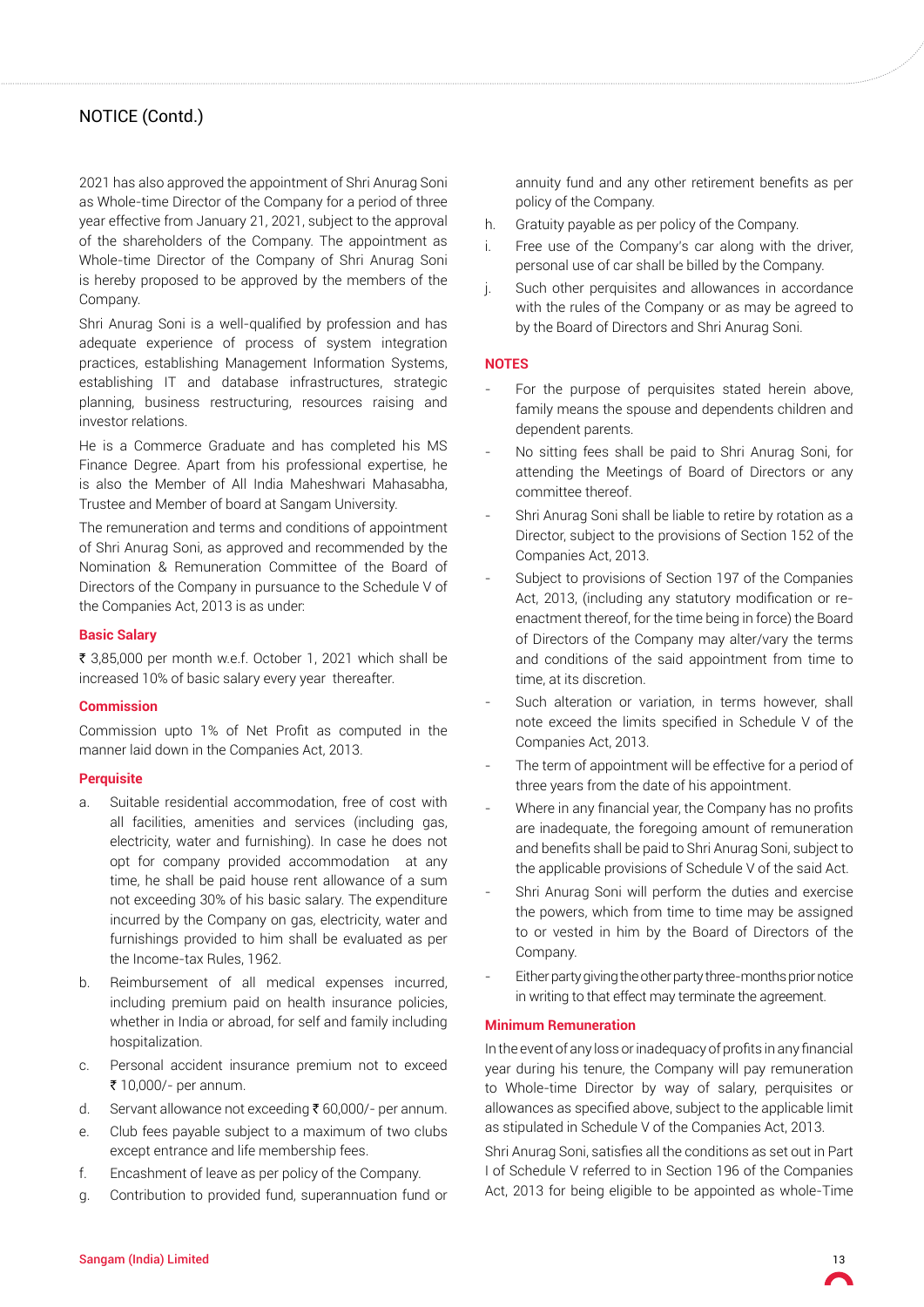

Director of the Company. He is not disqualified from being appointed as a Director in terms of Section 164 of the Companies Act, 2013.

In the opinion of the Board of Directors, the appointment of Shri Anurag Soni as Whole-time Director is in the best interest of the Company and accordingly, Board of Directors recommend the Resolution set out in Item No. 5 for approval of the Members.

The foregoing may be treated as an abstract of the draft agreement for the appointment of Shri Anurag Soni as Whole-time Director of the Company.

Save and except Shri Anurag Soni and his relatives, namely Shri R. P. Soni, Chairman of the Company being father of Shri Anurag Soni, none of the other Directors, Key Managerial Personnel of the Company or their relatives is concerned or interested, financially or otherwise, in the proposed Resolution setout at Item no. 5 of this Notice.

The specified information while seeking approval/consent of the shareholders as required under Part-II of Schedule V of the Companies Act, 2013 is given below:

| I.               |                                                                                                                                                                    |           |                                                                           | <b>General Information:</b>                                                                                     |                   |  |  |  |
|------------------|--------------------------------------------------------------------------------------------------------------------------------------------------------------------|-----------|---------------------------------------------------------------------------|-----------------------------------------------------------------------------------------------------------------|-------------------|--|--|--|
| 1.               | Nature of Industry                                                                                                                                                 |           |                                                                           | Manufacturing of<br>diversified products viz.<br>Textiles including Yarn,<br>Fabrics and Readymade<br>Garments. |                   |  |  |  |
| 2.               | Date or expected date<br>of commencement of<br>commercial production                                                                                               |           |                                                                           | Commercial operations<br>commenced in the year<br>1984.                                                         |                   |  |  |  |
| 3.               | In case of new companies,<br>expected date of<br>commencement of activities<br>as per project approved<br>by financial institutions<br>appearing in the prospectus |           |                                                                           | Not applicable.                                                                                                 |                   |  |  |  |
| $\overline{4}$ . | Financial performance based on given indicators                                                                                                                    |           |                                                                           |                                                                                                                 |                   |  |  |  |
|                  | <b>Particulars</b>                                                                                                                                                 |           | As per Audited Financial Results for<br>the year ( $\bar{\tau}$ in Lakhs) |                                                                                                                 |                   |  |  |  |
|                  |                                                                                                                                                                    | March 31, | 2021                                                                      | March $31.$<br>2020                                                                                             | March 31,<br>2019 |  |  |  |

|  | Revenue from<br>operations      | 136337 | 179145 | 188264 |
|--|---------------------------------|--------|--------|--------|
|  | <b>Total Expenses</b>           | 135994 | 177128 | 185818 |
|  | Profit before taxation<br>(PBT) | 343    | 2017   | 2446   |
|  | Profit after taxation<br>(PAT)  | 538    | 1330   | 1561   |
|  |                                 |        |        |        |

5. Foreign Investments or Collaborations, if any : Nil

| н.               | <b>Information about the Appointee</b>                                                                                                     |                                                                                                                                                                                                                                                                                                                                                                                                                       |  |  |
|------------------|--------------------------------------------------------------------------------------------------------------------------------------------|-----------------------------------------------------------------------------------------------------------------------------------------------------------------------------------------------------------------------------------------------------------------------------------------------------------------------------------------------------------------------------------------------------------------------|--|--|
| 1.               | Background<br>details                                                                                                                      | Shri Anurag Soni is a well-qualified by<br>profession and has adequate experience<br>of system integration<br>of<br>process<br>practices, establishing Management<br>Information Systems, establishing IT<br>and database infrastructures, strategic<br>business<br>restructuring,<br>planning,<br>resources raising and investor relations.<br>He is a Commerce Graduate and has<br>completed his MS Finance Degree. |  |  |
| 2.               | Past remuneration                                                                                                                          | <b>Financial Year</b><br><b>Remuneration Paid</b><br>2020-21<br>46.83 Lakhs                                                                                                                                                                                                                                                                                                                                           |  |  |
| 3.               | Recognition or<br>awards                                                                                                                   | N.A.                                                                                                                                                                                                                                                                                                                                                                                                                  |  |  |
| 4.               | Job profile and<br>his suitability                                                                                                         | Shri<br>Soni<br>aged<br>Anurag<br>33<br>years,<br>hold a Commerce Graduate and has<br>completed his MS Finance degree. His<br>Director Idendification No. is 03407094.                                                                                                                                                                                                                                                |  |  |
| 5.               | Remuneration<br>proposed                                                                                                                   | As per Explanatory Statement                                                                                                                                                                                                                                                                                                                                                                                          |  |  |
| 6.               | Comparative<br>remuneration<br>profile with<br>respect to<br>industry, size of<br>the company,<br>profile of the<br>position and<br>person | The proposed remuneration is in tune<br>with the current remuneration packages<br>of managerial personnel of companies<br>belonging to the similar industry, size to<br>the company.                                                                                                                                                                                                                                  |  |  |
| $\overline{7}$ . | Pecuniary<br>relationship<br>directly or<br>indirectly with<br>the company or<br>relationship with<br>the managerial<br>personnel, if any  | Besides the remuneration proposed,<br>have<br>Shri<br>Anurag<br>Soni<br>does<br>not<br>pecuniary relationship with the<br>any<br>Company. Shri R.P. Soni, Chairman of<br>the Company is father of Shri Anurag<br>Soni.                                                                                                                                                                                                |  |  |
| Ш.               | <b>Other Information:</b>                                                                                                                  |                                                                                                                                                                                                                                                                                                                                                                                                                       |  |  |
| 1.               | Reasons of loss<br>or inadequate<br>profits                                                                                                | Due to Covid19 pandemic, economic<br>slowdown<br>and<br>consequent adverse<br>market conditions prevailing, there was<br>lower profitability in textiles.                                                                                                                                                                                                                                                             |  |  |
| 2.               | Steps taken or<br>proposed to<br>be taken for<br>improvement                                                                               | has initiated<br>The Company<br>certain<br>steps such as better product mix, cost<br>control, borrowing at cheaper rates, and<br>improving efficiency etc. Though, the<br>prices of raw materials and products<br>are influenced by external factors, the<br>Company is making all possible efforts<br>to improve the margins.                                                                                        |  |  |
| З.               | Expected<br>increase in<br>productivity<br>and profits in<br>measurable<br>terms                                                           | The<br>Company<br>is<br>very<br>conscious<br>improvement<br>in productivity<br>about<br>undertakes constant measures<br>and<br>to improve it. However, it is extremely<br>difficult in the present scenario to<br>predict profits in measurable terms.                                                                                                                                                                |  |  |
| IV.              | Disclosures:                                                                                                                               |                                                                                                                                                                                                                                                                                                                                                                                                                       |  |  |
| 1.               |                                                                                                                                            | Requisite information has been given under the section on                                                                                                                                                                                                                                                                                                                                                             |  |  |
|                  | Corporate Governance in the Annual Report                                                                                                  |                                                                                                                                                                                                                                                                                                                                                                                                                       |  |  |

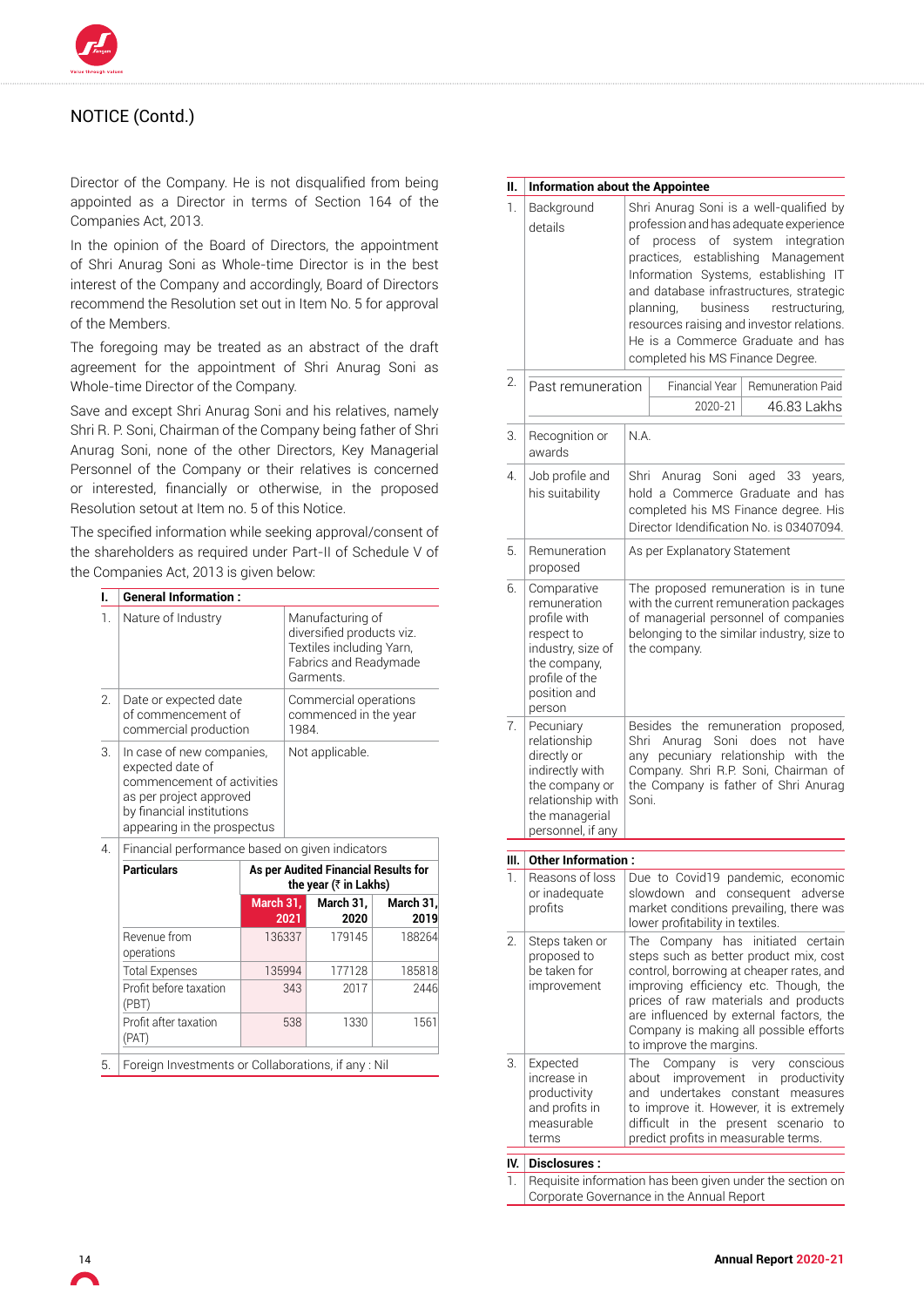#### **ITEM NO. 6:**

The Board of Directors on January 21, 2021, on the recommendation of Nomination and Remuneration Committee, appointed Shri Yaduvendra Mathur as an Additional Director under Section 161(1) of the Companies Act, 2013 and Articles of Association of the Company and as an Independent Non-executive Director of the Company for five consecutive years under Section 149 of the Companies Act, 2013. The Company has received a notice from a member proposing Shri Yaduvendra Mathur as a candidate for the office of Director of the Company.

Mr. Yaduvendra Mathur, aged 62 years, is a Non-Executive Independent Director of the Company. He joined the Board of Directors of the Company during January, 2021. He was Officer of the Indian Administrative Service and retired in the year 2019 from the rank of Secretary to Govt. of India, Neeti Aayog, New Delhi.

Mr. Mathur was also associated with Exim Bank as CMD, with Rajasthan Financial Corporation as CMD, as Director General Revenue Intelligence, Principal Secretary Budget, Secretary Expenditure, Dy Secretary Finance as an Income Tax Officer, IRS and he was also associated with African Development Bank.

Mr. Mathur have extensive experience as a Full time Director / Board Member having been CMD of Export Import Bank of India. This was a very high powered Board (Secretaries to GOI - DIPP, Commerce, External Affairs ER, Chief Economic Adviser, Secretary DFS/Joint Secretary including Chairman SBI and CMD's of India's four other large Banks, and ED RBI and CMD ECGC Limited).

Mr. Mathur has international experience representing India (DEA) as its nominee, on the Board of Directors of African Development Bank, at Abidjan/Tunis. As CMD Exim Bank, he was on the BRICS Inter Bank Forum for three years representing India.

Mr. Mathur has a basic Degree in Economics (1979) and a post-graduation in Management (MBA Finance 1981), he has strong competencies working with financial performance data including interpreting summarizing and communicating high-level outputs. Commerce & Accountancy was his subject in the UPSC Main Exams. He ranks first in the 1986 IAS seniority and was awarded three gold medals during probation.

Presently Shri Yaduvendra Mathur is a Director in one other Company. Shri Yaduvendra Mathur does not hold by himself or for any other person on a beneficial basis, any shares in the Company.

Shri Yaduvendra Mathur has given a declaration that he meets the criteria of independence as provided in Section 149(6) of the Companies Act, 2013.

In the opinion of the Board, Shri Yaduvendra Mathur fulfils the conditions specified in the Companies Act, 2013, the

Companies (Appointment and Qualification of Directors Rules, 2014 and SEBI (Listing Obligations and Disclosure Requirement) Regulation 2015 for his appointment as an Independent Director of the Company and is independent of the management. Copy of the letter for appointment of Shri Yaduvendra Mathur as an Independent Director is available. On the website of the Company www. sangamgroup.com.

The Board considers that his association would be of immense benefit to the Company and it is desirable to continue to avail services of Shri Yaduvendra Mathur as an Independent Director. Accordingly, the Board recommends the resolution in relation to appointment of Shri Yaduvendra Mathur as an Independent Director for five consecutive years, subject to the approval by the shareholders of the Company.

Except Shri Yaduvendra Mathur, being an appointee, none of the Directors and Key Managerial Personnel of the Company and their relatives is concerned or interested, financial or otherwise, in the resolution set out at Item No. 6. This Explanatory Statement may also be regarded as a disclosure under SEBI (Listing Obligations and Disclosure Requirement) Regulation 2015 with the Stock Exchange.

#### **ITEM NO. 7:**

The Board on the recommendation of the Audit Committee has approved the appointment and remuneration of M/s K.G. Goyal & Co, Cost Accountants, Jaipur (Firm Registration No. 000017) to conduct the audit of cost records of the Company's various units for the financial year 2021-22 at a fee of  $\bar{\tau}$  1,00,000/- to M/s K.G. Goyal & Co, subject to TDS, GST etc., as applicable, apart from out of pocket expenses, as remuneration for cost audit services for the financial year 2021-22.

In accordance with the provisions of Section 148 of the Companies Act, 2013 read with the Companies (Audit and Auditors) Rules, 2014, the remuneration payable to the Cost Auditors have to be ratified by the shareholders of the Company Hence, the Members' approval is being sought by way of Ordinary Resolution.

The Board recommends the resolution at item no 7 of this notice for approval of the members.

None of the Directors and Key Managerial Personnel of the Company and their relatives is concerned or interested, financial or otherwise in the resolution.

> **By Order of the Board of Directors For Sangam (India) Limited**

> > **A.K. Jain** (Company Secretary) M. No.: F-7842

Date: 21st July, 2021 Place: Atun, Chittorgarh road Bhilwara, (Raj.) 311001